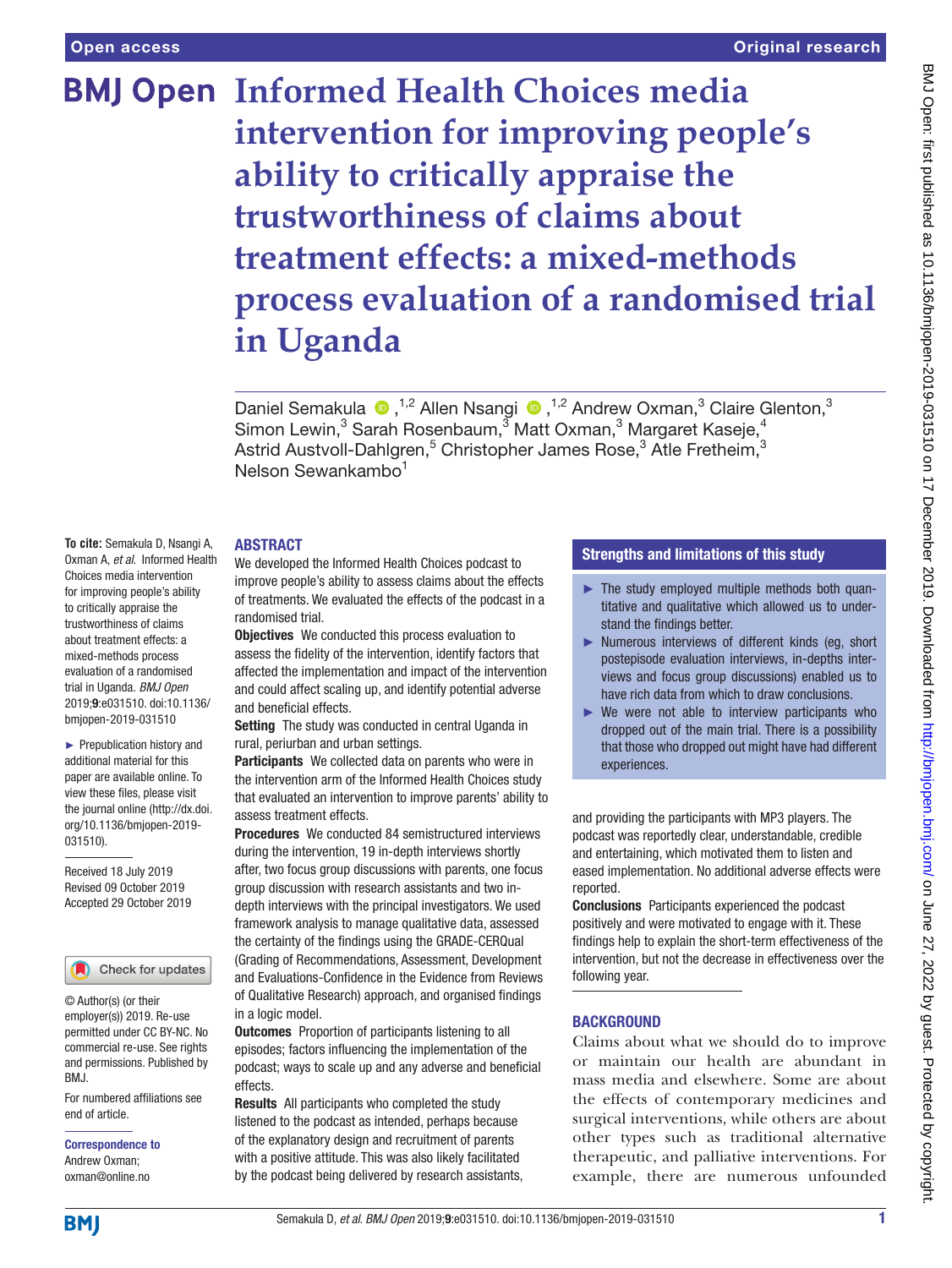claims in the media that vaccines cause autism and a host of adverse effects, claims about herbal remedies having no adverse effects on account of being 'natural', and claims that using antiretroviral drugs harms more than it helps. Most people lack the aptitude necessary to critically appraise the trustworthiness of claims about the benefits and harms of treatments. $^{1-4}$  For example, many people trust in their own or acquaintances' lived experiences with health and illness more than research evidence<sup>5</sup> and many commonly overestimate the benefits and underestimate the harms of treatments. $67$  Individuals who are unable to critically assess treatment claims are prone to making inappropriate health choices or use interventions inappropriately. Indeed, many people make decisions based on untrustworthy claims every day. For example, because of exaggerated and unfounded fears about purported side effects, there is vaccine hesitancy and non-vaccination in many parts of the world. $8-10$  Acting on unreliable claims can result in unnecessary suffering and death, $\frac{11}{11}$  $\frac{11}{11}$  $\frac{11}{11}$  and plenty of resources wasted on ineffective and sometimes harmful treatments.<sup>[12](#page-16-5)</sup> Conversely, failure to act on trustworthy information results in inefficient use of effective health services.<sup>[13](#page-16-6)</sup> A recent study revealed that patients who chose against treatments of known effectiveness and safety profiles experienced comparatively reduced survival rates.<sup>14</sup> Unfortunately, many programmes simply tell people what to do, without empowering them to critically appraise health-related information. People need to be supported to develop the skills necessary to critically assess the trustworthiness of claims about treatment effects and to make informed health choices.

To respond to this need, the Informed Health Choices (IHC) project<sup>15 16</sup> developed and evaluated materials to enable people understand and apply Key Concepts that are necessary for critically appraising claims about treat-ment effects and making informed health choices.<sup>[15 16](#page-16-8)</sup> By 'treatment' we mean any action intended to maintain or improve the health of individuals or communities.

As part of the IHC project, we prepared a podcast [\(box](#page-2-0) 1) to help improve people's ability to assess the trustworthiness of claims about treatment effects.[17](#page-16-9) It was designed for the parents of primary school children. Each episode comprises a story (radio theatre) about a treatment claim, a message about one Key Concept that is important for assessing that claim, an explanation and an example illustrating the concept. The podcast was developed iteratively, using a human-centred design approach.<sup>18</sup> We used feedback from the target audience on early versions to ensure that they experienced the podcast positively. The development process is described elsewhere.<sup>17</sup>

In a randomised trial, we evaluated the effects of the IHC podcast on parents' ability to assess claims about the benefits and harms of treatments.[19](#page-16-11) In a linked trial, we assessed the effectiveness of IHC primary school resources in improving the ability of children in the fifth year of primary school (age 10–11) to assess treatment claims[.20](#page-16-12) Participants in the podcast trial and the process evaluation were parents of primary school children in

schools in the central region of Uganda which participated in the IHC primary school resources trial. Results from both trials initially showed a large improvement in participants' ability to assess the trustworthiness of treatment claims. However, follow-up assessments (described elsewhere) revealed that parents' critical appraisal skills decayed substantially over the following year, $^{21}$  whereas the children's or their teachers' ability did not. $22$  In that study, skills retention (or decay) was assessed by comparing the scores in the intervention group initially after the intervention and in the same group a year later. These results are reported in greater detail elsewhere.<sup>[21](#page-16-13)</sup> The overall goal of the process evaluation was to provide information that could be used to explain the results observed in the trials (impact) and identify other effects not reported in the trial. Whereas randomised trials are useful in answering questions about the effect of an intervention, they may not provide sufficient evidence about how an intervention works in a specific setting, why it causes the effects or not and why interventions might work differently in different contexts. This is even more relevant when considering complex interventions like the IHC media resources which have multiple interacting components. A process evaluation done alongside a randomised trial can provide useful evidence about the implementation process and other factors that contribute to explaining the effects of an intervention.<sup>23 24</sup> Some of the text in the background and methods sections of this manuscript reproduces information we have reported in the protocol for this study available elsewhere.<sup>18</sup> We reuse it here only to provide clarity to a reader who may not find that information accessible.

The specific objectives of this process evaluation were to:

- 1. Assess the fidelity of the intervention (whether it was delivered and used as intended).
- 2. Identify factors affecting the implementation and impact, and potentially scaling up of the intervention.
- 3. Identify other potential adverse and beneficial effects of the intervention.

The second objective above combines the second and third objectives in the study protocol.<sup>18</sup>

# **METHODS**

As described in detail in the study protocol, this was a multimethod study using qualitative data and quantitative data.<sup>18</sup> Our approach is summarised in [figure](#page-3-0) 1. The podcast trial employed 29 research assistants who visited the participants and played the podcast episodes at the participants' preferred listening venue and time. Participants in the trial could choose whether to listen to the podcast in English or Luganda. At each visit, the research assistants played one or two episodes of the podcast. In addition, all participants were given the complete podcast on MP3 players to play at their convenience. In the podcast group, 288 out of 334 (86%) participants completed the trial. In the control group, which listened to a series of public service announcements about health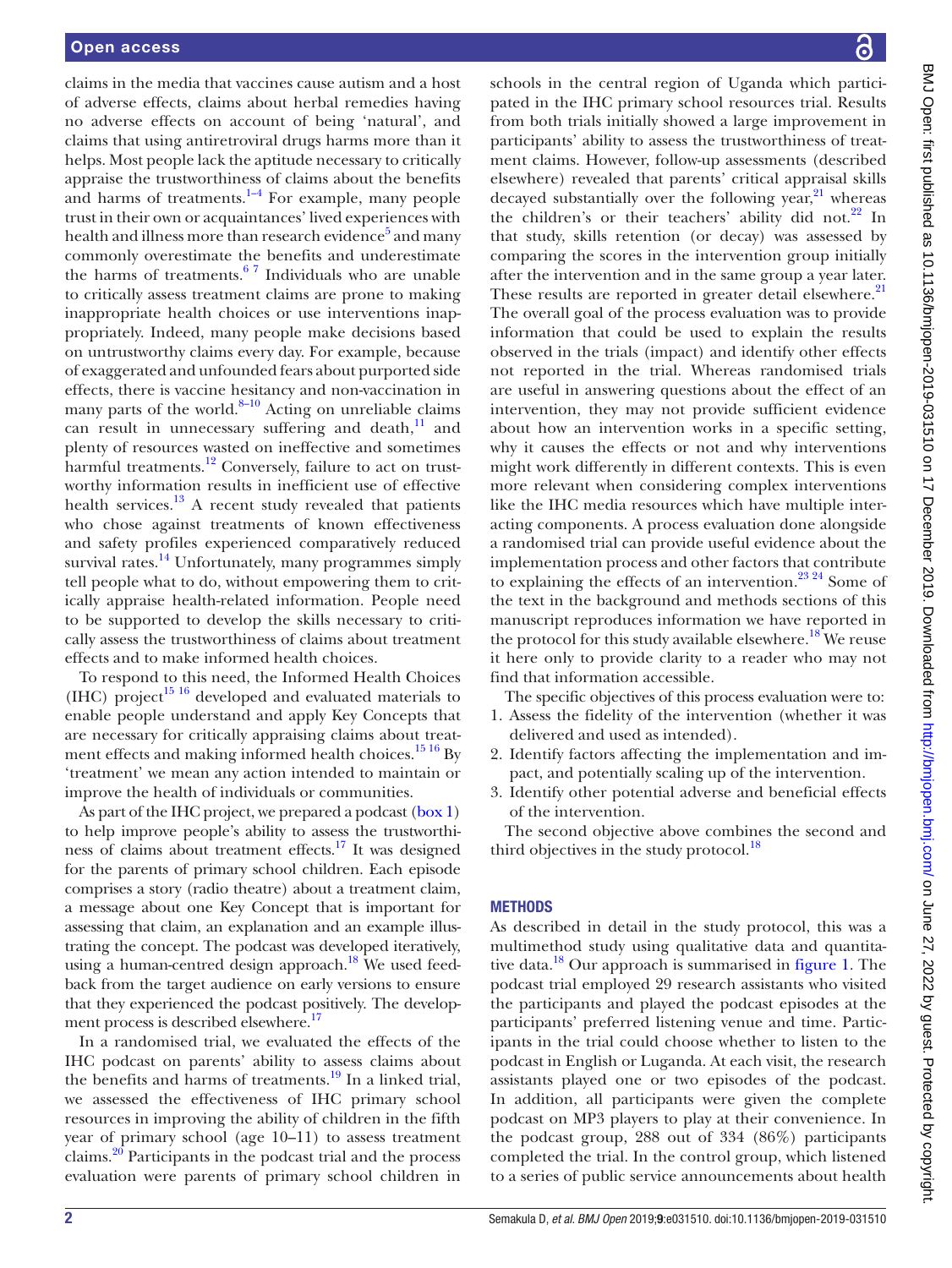# Box 1 The Informed Health Choices podcast

<span id="page-2-0"></span>The Informed Health Choices (IHC) podcast was designed to teach the parents of primary school children to assess claims about treatment effects and to make informed health choices. Each episode included a short story with an example of a treatment claim, a simple explanation of a concept used to assess that claim, another example of a claim illustrating the same concept and its corresponding explanation. In each story, there was a question about the trustworthiness of a claim, which was resolved by applying the relevant Key Concept.<sup>15</sup> All episodes had a conclusion with a take-home message emphasising the concept. The examples used in the podcast were for claims about treatments for health conditions such as malaria, diarrhoea and HIV/ AIDS, which were of interest to our target audience at the time;. We also included claims about some common practices, such as contraception, which were of interest to our audience at the time.

The topics and claims were identified from scanning recent mass media reports and interviewing parents. There are eight main episodes in the series covering the nine Key Concepts (listed below). Each episode lasted about 5 min. One of the episodes (episode one) covered two closely related Key Concepts (1 and 9 below). Two additional episodes introduced the podcast and summarised the key messages from the first eight episodes, respectively. The final structure, content, presentation of the content in each episode was developed using a human-centred design approach. This involved many iterations informed by feedback from various stakeholders, including parents in our target audience, on the appropriate content to be included and the presentation of this content in each episode. Each episode of the podcast was produced in two languages: English and Luganda. Parents had an option of listening to the podcast in either of the two languages according to their preferences.

# The nine Key Concepts included in the podcast:<sup>1746</sup>

- 1. Treatments may be harmful People often exaggerate the benefits oftreatments and ignore or downplay potential harms. However, few effectivetreatments are 100% safe. (Included in Episode 1)
- 2. Personal experiences or anecdotes (stories abouthow a treatment helped or harmed someone) are an unreliable basis for determiningthe effects of most treatments. (Included in Episode 3)
- 3. A treatment outcome maybe associated witha treatment, but not caused by the treatment. (Included in Episode 4)
- 4. How widely or how long a treatment is used is not a reliable indicator of how beneficial or safe it is. Treatments that have not been properly evaluatedbut are widely used or have been used for a long time are often assumed towork. Sometimes, however, they may be unsafe or of doubtful benefit. (Included in Episode 5)
- 5. Opinions of experts or authorities do not alone provide a reliable basis for deciding on the benefits and harms of treatments. Doctors, researchers, patient organisations andother authorities often disagree about the effects of treatments. This may bebecause their opinions are not always based on systematic reviews of faircomparisons of treatments. (Included in Episode 6)
- 6. Evaluating the effects of treatments depends on making appropriate comparisons. If a treatment is not compared to somethingelse, it is not possible to know what would happen without the treatment, so itis difficult to attribute outcomes to the treatment. (Included in Episode 2)
- 7. Comparisons of treatements must be fair. Apart from the treatments being compared, the comparison groups need to be similar at the beginning of a comparison (ie, 'like needs to be compared with like'). (Included in Episode 7)
- 8. The results of single comparisons of treatments (trials) can be misleading. A single comparison of treatments rarelyprovides conclusive evidence and results are often available from othercomparisons of the same treatments. These other comparisons may have differentresults or may help to provide more reliable and precise estimates of theeffects of treatments(Included in Episode 8)
- 9. Because treatments can have harmful effects aswell as beneficial effects, decisions should not be based on considering only their benefits.Rather, they should beinformed by the balance between the benefits and harms of treatments. Costsalso need to be considered. (Included in all Episodes)

You can download the English version of the podcast via Soundcloud, or listen to it here: https://www.youtube.com/watch?v= QVdkJIdRA8&list= [PLeMvL6ApG1N0ySWBxPNEDpD4tf1ZxrBfv](https://www.youtube.com/watch?v=_QVdkJIdRA8&list=PLeMvL6ApG1N0ySWBxPNEDpD4tf1ZxrBfv)

#### **Checklist**

We also made a **checklist** summarising the key messages from the podcast.

issues, which were delivered in the same way, 273 out of 341 (80%) completed the trial. Data for the process evaluation were collected from participants in the intervention group who completed the trial. The research assistants recorded when each participant completed listening to each episode, and the number of times each participant reported independently listening to each episode.

# Frameworks underlying this process evaluation

We used three frameworks to guide the collection and analysis of the data. We adapted Carroll and colleagues' framework for implementation fidelity<sup>25</sup> to explore factors related to fidelity ([table](#page-3-1) 1). We developed a framework for factors that could affect the implementation, impact or scaling up the intervention ([table](#page-4-0) 2) by reviewing relevant frameworks for health promotion activities, mass media campaigns, health innovations, health education and guideline implementation; $26-31$  and the framework that we used in the process evaluation of the IHC primary school resources.<sup>[32](#page-16-18)</sup>

We developed a list of potential adverse and beneficial effects for the third framework [\(table](#page-5-0) 3). That list was based on pilot and user testing of the podcast and the IHC primary school resources, discussions with other researchers about potential benefits and harms, and wider discussions about the benefits and harms of interventions to promote evidence-informed decision-making.

# Qualitative data collection

We included participants who chose to listen to the podcast in either English or Luganda. To capture the opinions, views and experiences of a wide range of participants, we purposively sampled parents according to education level (primary, secondary and tertiary), and whether their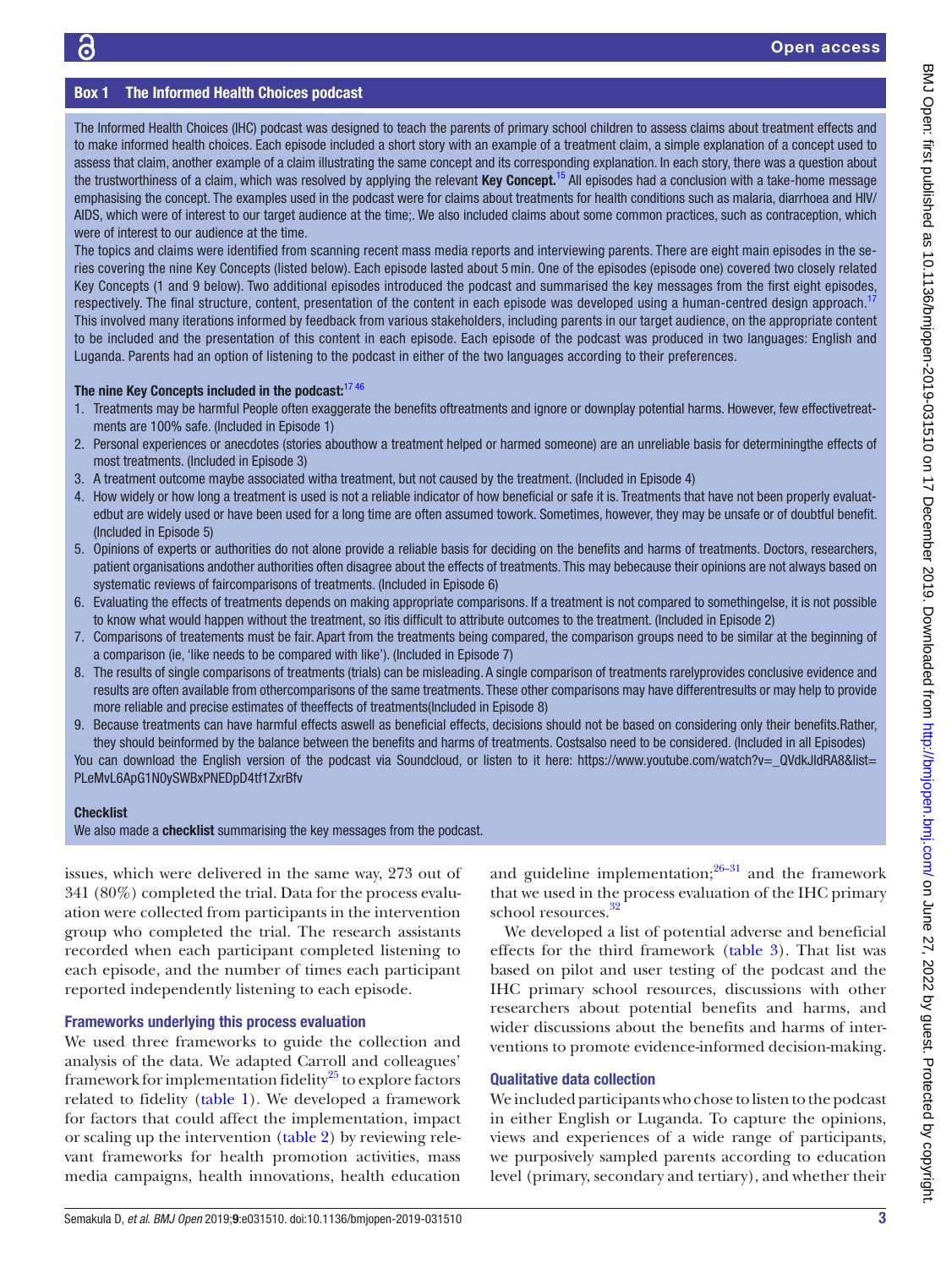

<span id="page-3-0"></span>Figure 1 Schematic overview of the process evaluation.

children were in a school that was in the intervention or control arm of the IHC primary school trial.<sup>33</sup>

We used a variety of methods to collect data, including brief semistructured interviews during the intervention, in-depth post-intervention interviews, observations and focus group discussions. We pretested all data collection tools and research assistants received training on methods for qualitative data collection. We conducted mock interviews among investigators and research assistants to familiarise ourselves with the interview questions and to ensure consistency among interviewers and across questions.

### Post-episode and post-intervention interviews with parents

At the end of each visit, the research assistants conducted brief semistructured interviews with parents. Using an episode evaluation form, $33$  they asked them for their immediate perceptions about the episode. After participants had listened to all of the episodes, we conducted in-depth interviews with some of them. These in-depth interviews were recorded and transcribed.

#### **Observations**

The research assistants delivering the podcast recorded observations made at each visit in a study log, which were discussed at weekly meetings. The principal investigators also kept a notebook where they recorded observations from field visits, informal consultations, weekly meetings and other contacts with participants and research assistants during and after the trial.

#### Focus group discussions with parents and research assistants

We conducted a series of focus group discussions, with four to six participants in each group. Each group was moderated by a facilitator using a guide $33$  and assisted by an observer who took notes. These were also recorded and transcribed. We conducted one focus group discussion with the research assistants to explore their experiences delivering the podcast and their interactions with parents.

#### Interviews with the lead investigators

DS and AN were responsible for implementing the intervention. Given the importance of their role in the trial and the process evaluation, two of the other investigators (CG and SL) interviewed them to explore their thoughts and experiences and how these may have influenced decisions they made in the process evaluation.

<span id="page-3-1"></span>

| Table 1       |                                                                                       | Considerations for assessing fidelity of the podcast                                                                                                                                                                                                                                                                                                                                                                                          |
|---------------|---------------------------------------------------------------------------------------|-----------------------------------------------------------------------------------------------------------------------------------------------------------------------------------------------------------------------------------------------------------------------------------------------------------------------------------------------------------------------------------------------------------------------------------------------|
| <b>Domain</b> | <b>Factors</b>                                                                        | <b>Explanation</b>                                                                                                                                                                                                                                                                                                                                                                                                                            |
| Adherence     | <b>Delivery</b><br>of the<br>podcast.<br>MP3<br>player and<br>checklist               | The extent to which we delivered the podcast to the parents as planned. Research assistants were to visit<br>participants six times and to play all of the episodes and recaps of previous episodes for the participants.<br>In addition, we gave the participants MP3 players with the podcast, which they could listen to at their<br>convenience. We also gave the participants a checklist summarising the key messages from the podcast. |
|               | Listening to $\blacktriangleright$<br>the podcast $\blacktriangleright$<br>Repetition | The number of podcast episodes that parents listened to.<br>The extent to which participants completed listening to each episode.<br>The number of recaps that participants listened to.<br>▶<br>The number of times participants listened to each episode.<br>Whether and how participants used the checklist.                                                                                                                               |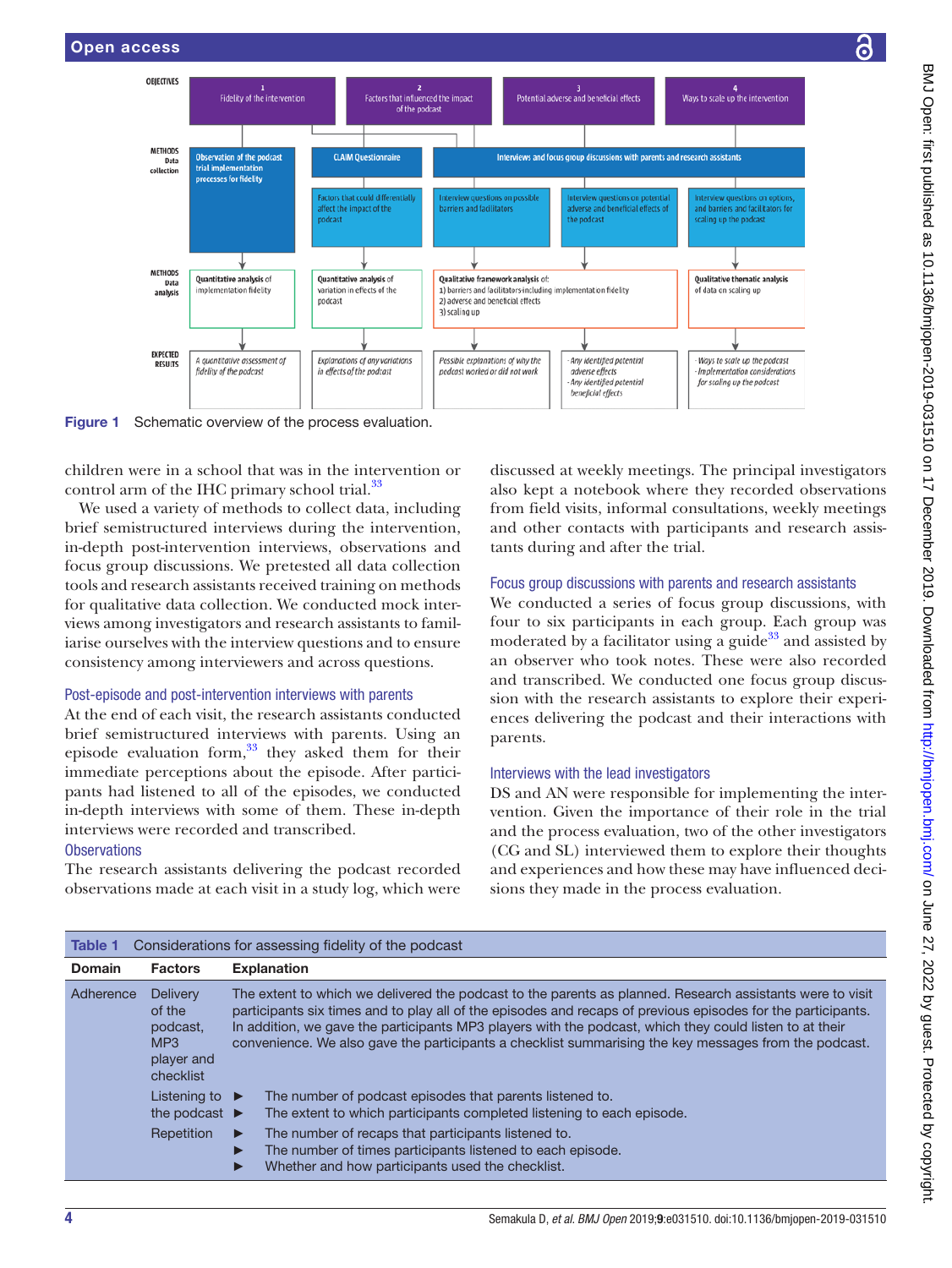<span id="page-4-0"></span>

| Table 2             | Factors that could affect the impact of the podcast          |                                                                                                                                                                                                                                            |
|---------------------|--------------------------------------------------------------|--------------------------------------------------------------------------------------------------------------------------------------------------------------------------------------------------------------------------------------------|
| <b>Domain</b>       | <b>Factors</b>                                               | <b>Explanation</b>                                                                                                                                                                                                                         |
| <b>Intervention</b> | Amount of podcast that<br>was heard (fidelity)               | The extent to which the listener listened to all of the podcast.                                                                                                                                                                           |
|                     | Value of the content                                         | The extent to which the podcast is valued by the listeners.                                                                                                                                                                                |
|                     | Quality of the podcast                                       |                                                                                                                                                                                                                                            |
|                     | Clarity of the podcast                                       | The extent to which the language and key messages are clear and understandable.                                                                                                                                                            |
|                     | Length                                                       | The extent to which the length of each episode and the number of episodes is adequate or too long.                                                                                                                                         |
|                     | Organisation of the<br>podcast                               | The extent to which the podcast is well organised, including the structure of each episode and the<br>organisation of episodes.                                                                                                            |
|                     | Listening pattern                                            | Suitability of the frequency and spacing of the episodes.                                                                                                                                                                                  |
|                     | Delivery of the podcast                                      | The extent to which the type of media used (podcasts delivered by a research assistant) facilitated<br>or hindered listening to the podcasts and reflecting on them.                                                                       |
|                     | Appropriateness of the<br>podcast                            | The extent to which podcast is appropriate for the target audience (parents), relevant to them and<br>engages them (including the examples that are used and the stories).                                                                 |
|                     | Credibility of the podcast                                   | The extent to which the listeners perceive the podcast as credible.                                                                                                                                                                        |
|                     | <b>Effort</b>                                                | The amount of effort required to listen and learn the key messages.                                                                                                                                                                        |
|                     | Entertainment                                                | The extent to which the podcast is interesting (does not bore the listeners), is well produced with<br>good sound and presents content in a way that appeals to the listeners.                                                             |
| Target<br>audience  | Education                                                    | The extent to which the listener has sufficient background knowledge to understand the key<br>messages.                                                                                                                                    |
|                     | Attitudes                                                    | Listener's attitudes towards learning, towards authorities, towards science or towards critical<br>thinking.                                                                                                                               |
|                     | Listeners expectations                                       | The extent to which what listeners are expecting (eg, expecting to be told what to do) affects their<br>ability to understand the key messages.                                                                                            |
|                     | <b>Beliefs</b>                                               | Listener's beliefs about the content (eg, what treatments work or the concepts) or beliefs that are in<br>conflict with the content.                                                                                                       |
|                     | Motivation to listen and<br>learn                            | Listener's motivation to listen and learn.                                                                                                                                                                                                 |
|                     | Preferences or<br>experiences*                               | Listener's preferences for or experiences with healthcare generally or specific types of healthcare<br>and information about treatments that influences the listener's interest, attitudes or beliefs.                                     |
|                     | Self-efficacy*                                               | The extent to which the listener feels competent and confident about being able to learn and use the<br>messages.                                                                                                                          |
|                     | Access to healthcare<br>and information about<br>treatments* | Availability or unavailability of healthcare generally or specific types of healthcare and information<br>about treatments that influences the listener's interest, attitudes or beliefs.                                                  |
|                     |                                                              | Environment Child's school environment The extent to which their children's school influenced their attitudes towards the podcast.                                                                                                         |
|                     | Listening environment and<br>technology                      | The extent to which there were distractions, good acoustics, other listeners that helped or hindered<br>listening and the technology used to play the podcasts functioned appropriately.                                                   |
|                     | Competing messages                                           | The extent to which other messages in the media are in conflict with or reinforce the messages and<br>examples used to illustrate the messages.                                                                                            |
|                     | <b>Time constraints</b>                                      | The extent to which there is sufficient time to listen to the podcast.                                                                                                                                                                     |
|                     | Access to the podcast                                        | The extent to which the research assistants delivering the podcasts in the trial facilitated or hindered<br>listening to the podcasts and reflecting on them.                                                                              |
|                     | Listening pattern                                            | The extent to which the frequency of visits and the number of episodes listened to each visit<br>facilitated or hindered listening to the podcasts and reflecting on them.                                                                 |
|                     | Competing priorities                                         | The extent to which other priorities limit listening to the podcast and reflecting on the key messages.                                                                                                                                    |
|                     | Attitudes and beliefs of<br>others                           | Attitudes or beliefs of family, friends, neighbours, colleagues, authorities or others that influence the<br>listener's interest in the key messages.                                                                                      |
|                     | Political environment                                        | Elements of the political environment that affect listening to the podcast and learning the key<br>messages; for example, the extent to which the political environment discourages or encourages<br>questioning of information and ideas. |

In total, we conducted 84 brief semistructured interviews at the end of visits during the intervention; 20 in-depth postintervention interviews; two focus group

discussions with parents; one focus group discussion with research assistants and two in-depth interviews with the principal investigators. The number of interviews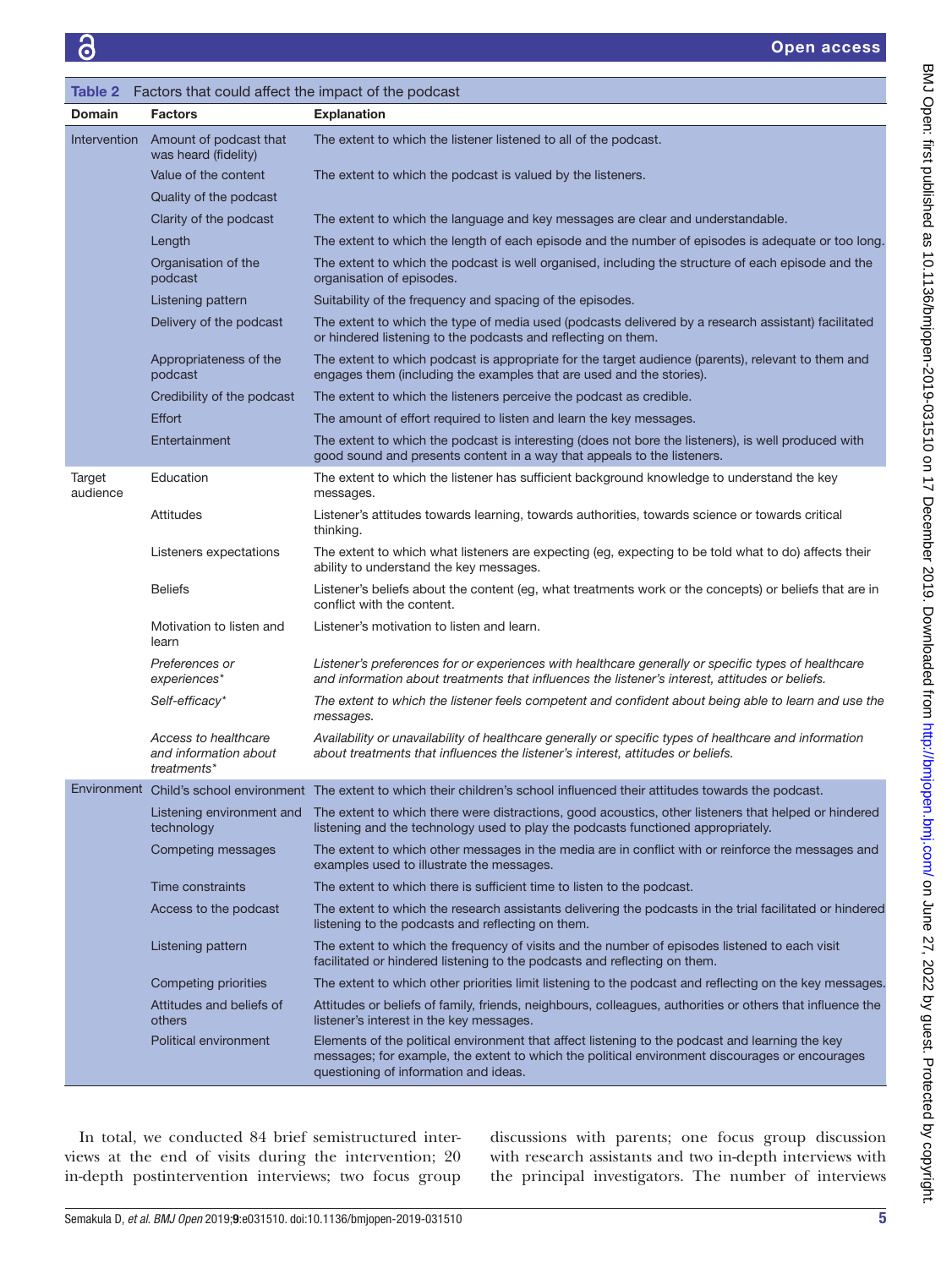$\mathbf{\overline{\omega}}$ 

| $\ddot{\phantom{a}}$                                                                                                                                                                                                                                                                                                           |
|--------------------------------------------------------------------------------------------------------------------------------------------------------------------------------------------------------------------------------------------------------------------------------------------------------------------------------|
|                                                                                                                                                                                                                                                                                                                                |
|                                                                                                                                                                                                                                                                                                                                |
| $\overline{\phantom{a}}$                                                                                                                                                                                                                                                                                                       |
|                                                                                                                                                                                                                                                                                                                                |
| <br>)<br>)<br>)                                                                                                                                                                                                                                                                                                                |
|                                                                                                                                                                                                                                                                                                                                |
|                                                                                                                                                                                                                                                                                                                                |
|                                                                                                                                                                                                                                                                                                                                |
| ֧֖֖֖֚֚֚֚֚֚֚֚֚֚֚֚֝֝֝֝֝<br>֧֖֖֖֚֚֚֚֚֚֚֚֚֚֚֚֚֚֚֚֚֚֚֚֚֝֝֝<br>֧֖֧֪֪֪֚֚֚֚֚֝֝֩֩                                                                                                                                                                                                                                                       |
|                                                                                                                                                                                                                                                                                                                                |
| $\begin{bmatrix} 1 & 0 & 0 \\ 0 & 0 & 0 \\ 0 & 0 & 0 \\ 0 & 0 & 0 \\ 0 & 0 & 0 \\ 0 & 0 & 0 \\ 0 & 0 & 0 & 0 \\ 0 & 0 & 0 & 0 \\ 0 & 0 & 0 & 0 \\ 0 & 0 & 0 & 0 & 0 \\ 0 & 0 & 0 & 0 & 0 \\ 0 & 0 & 0 & 0 & 0 \\ 0 & 0 & 0 & 0 & 0 & 0 \\ 0 & 0 & 0 & 0 & 0 & 0 \\ 0 & 0 & 0 & 0 & 0 & 0 & 0 \\ 0 & 0 & 0 & 0 & 0 & 0 & 0 \\ $ |
|                                                                                                                                                                                                                                                                                                                                |
|                                                                                                                                                                                                                                                                                                                                |
|                                                                                                                                                                                                                                                                                                                                |
|                                                                                                                                                                                                                                                                                                                                |
|                                                                                                                                                                                                                                                                                                                                |
| <b>2010-01-201</b>                                                                                                                                                                                                                                                                                                             |
|                                                                                                                                                                                                                                                                                                                                |
| $\ddot{\phantom{a}}$                                                                                                                                                                                                                                                                                                           |
| J                                                                                                                                                                                                                                                                                                                              |
| J                                                                                                                                                                                                                                                                                                                              |
| $\frac{1}{2}$<br>ׇ֚֓                                                                                                                                                                                                                                                                                                           |
|                                                                                                                                                                                                                                                                                                                                |
|                                                                                                                                                                                                                                                                                                                                |
| l                                                                                                                                                                                                                                                                                                                              |
| ᠈<br>$\ddot{\phantom{0}}$                                                                                                                                                                                                                                                                                                      |
|                                                                                                                                                                                                                                                                                                                                |
| .<br>J                                                                                                                                                                                                                                                                                                                         |
|                                                                                                                                                                                                                                                                                                                                |
|                                                                                                                                                                                                                                                                                                                                |
|                                                                                                                                                                                                                                                                                                                                |
|                                                                                                                                                                                                                                                                                                                                |
|                                                                                                                                                                                                                                                                                                                                |
|                                                                                                                                                                                                                                                                                                                                |
| 2. 4. 4. 5. 6. 1. 7.                                                                                                                                                                                                                                                                                                           |
| tp://pmic                                                                                                                                                                                                                                                                                                                      |
|                                                                                                                                                                                                                                                                                                                                |
|                                                                                                                                                                                                                                                                                                                                |
| ֧֧֧ׅ֧֪֧֚֚֚֚֚֚֚֚֚֚֚֚֚֚֚֚֚֚֚֚֚֚֚֚֝֝֓֝֬֓֡֞֡֝֬֝֓֞֡֡֬֝֬                                                                                                                                                                                                                                                                             |
|                                                                                                                                                                                                                                                                                                                                |
|                                                                                                                                                                                                                                                                                                                                |
|                                                                                                                                                                                                                                                                                                                                |
|                                                                                                                                                                                                                                                                                                                                |
|                                                                                                                                                                                                                                                                                                                                |
|                                                                                                                                                                                                                                                                                                                                |
| .<br>.<br>.<br>.                                                                                                                                                                                                                                                                                                               |
|                                                                                                                                                                                                                                                                                                                                |
| )                                                                                                                                                                                                                                                                                                                              |
| í                                                                                                                                                                                                                                                                                                                              |
|                                                                                                                                                                                                                                                                                                                                |
| )<br>)<br>I                                                                                                                                                                                                                                                                                                                    |
| ו<br>≀                                                                                                                                                                                                                                                                                                                         |
|                                                                                                                                                                                                                                                                                                                                |
| í                                                                                                                                                                                                                                                                                                                              |
|                                                                                                                                                                                                                                                                                                                                |
| J                                                                                                                                                                                                                                                                                                                              |
|                                                                                                                                                                                                                                                                                                                                |
| i                                                                                                                                                                                                                                                                                                                              |
|                                                                                                                                                                                                                                                                                                                                |
|                                                                                                                                                                                                                                                                                                                                |
|                                                                                                                                                                                                                                                                                                                                |
|                                                                                                                                                                                                                                                                                                                                |
| Ś<br>١<br>ŗ                                                                                                                                                                                                                                                                                                                    |

<span id="page-5-0"></span>

| Table 3 Potential adverse and beneficial effects of the podcast                               |                                                                                                                                                                                                                                            |
|-----------------------------------------------------------------------------------------------|--------------------------------------------------------------------------------------------------------------------------------------------------------------------------------------------------------------------------------------------|
| Potential adverse effects                                                                     | Corresponding beneficial effects                                                                                                                                                                                                           |
| Distrust of health professionals or conflict between participants<br>and health professionals | Appropriate questioning of health professionals, better understanding and better healthcare.                                                                                                                                               |
| Conflict between religious beliefs and scientific principles                                  | Engagement of participants and others in discussion about religious beliefs and science.<br>$\blacktriangle$                                                                                                                               |
| More difficult decision-making about healthcare                                               | More thoughtful and informed decisions about healthcare.                                                                                                                                                                                   |
| Nihilism or cynicism                                                                          | Healthy scepticism and appreciation of science.                                                                                                                                                                                            |
| Anxiety or discomfort with uncertainty                                                        | Inderstanding and acceptance of uncertainty.                                                                                                                                                                                               |
| Other potential beneficial effects                                                            |                                                                                                                                                                                                                                            |
| Impacts on children or others                                                                 | The podcast might indirectly improve children's understanding and ability to apply the concepts being learnt<br>by the parents or the podcast might be shared with others in the household or other contacts of the study<br>participants. |
| Awareness of the basis for claims about treatment effects                                     | Participants becoming more aware and thinking critically about the basis for claims about treatment effects.                                                                                                                               |
| Attitudes and behaviours towards evidence of treatment effects                                | Participants desiring and asking for evidence supporting claims about treatment effects.                                                                                                                                                   |
| đ<br>Awareness, attitudes and behaviours in relation to other types<br>causal claims          | Participants becoming more aware and thinking critically about the basis for causal claims not related to<br>treatments, and desiring and asking for evidence supporting those claims.                                                     |
| Questioning more                                                                              | Participants asking more questions and not taking things for granted.                                                                                                                                                                      |
| Engagement in informed discussions about policies                                             | Participants becoming more engaged in discussions about health policies, and desiring and asking for<br>evidence supporting claims about health policies.                                                                                  |
| Impacts on other types of decisions                                                           | Participants making more thoughtful and informed decisions about interventions or activities that are not<br>related to health.                                                                                                            |
|                                                                                               |                                                                                                                                                                                                                                            |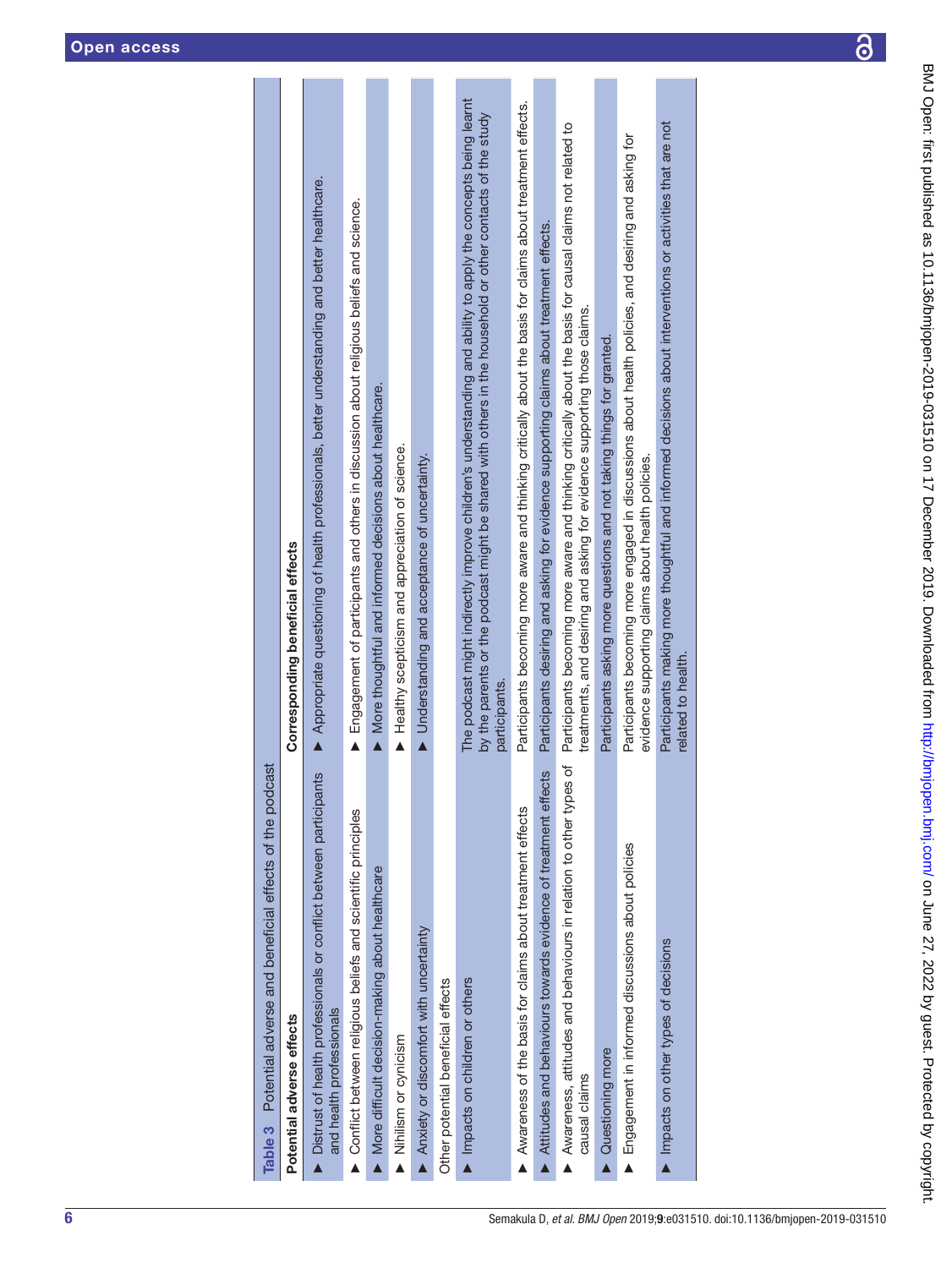was largely pragmatic. We made a judgement, based on the emerging data, about whether more interviews or focus groups were needed. In making this judgement, we considered the variation in issues emerging from the interviews and focus groups, and the extent to which we are able to explain these variations. We planned not to conduct more than 30 in-depth interviews and six focus group discussions, mainly because of time and resource constraints.<sup>34</sup> 35

# Data analysis

To assess fidelity, we computed the proportion of participants who listened to each episode, among those who completed the IHC podcast trial evaluation tool. We used logistic regression to explore the relationship between listening frequency and participants' scores on the test used as the primary outcome measure in the trial.

To analyse the qualitative data, we used a framework thematic analysis approach, guided by the three frame-works described above.<sup>[36](#page-16-21)</sup> This approach includes four stages: familiarisation, coding, charting and interpretation of the data. We applied all three frameworks to the data described above. Two of the investigators (DS and AN) independently read and reread the transcripts from the interviews, focus groups and observations. They then coded the data until all the transcripts had been reviewed. For each framework, the definitions and boundaries of each of the frameworks' factors were discussed among the investigators, and the frameworks were revised in line with categories that emerged from the data. We then charted the data by writing a summary that distilled the findings for each framework factor. Finally, using the summarised data, we explored the range and nature of findings, grouping them into broader themes and looked for possible explanations.

We summarised the key findings and assessed our confidence in each important finding using the GRADE-CERQual approach, a transparent method for assessing the confidence in evidence from reviews of qualitative research.<sup>37</sup> The full form of GRADE is: Grading of Recommendations, Assessment, Development and Evaluations, while that of CERQual is: Confidence in the Evidence from Reviews of Qualitative Research. When applying the GRADE-CERQual approach, we assess four components: methodological limitations, data adequacy, coherence and relevance as explained below.

- ► Methodological limitations: 'The extent to which there are concerns about the design or conduct of the primary studies that contributed evidence to an individual review finding'.
- ► Data adequacy: 'An assessment of how clear and cogent the fit is between the data from the primary studies and a review finding that synthesises that data. By "cogent", we mean well supported or compelling'.
- ► Coherence: 'An overall determination of the degree of richness and quantity of data supporting a review finding'.

Relevance: 'The extent to which the body of evidence from the primary studies supporting a review finding is applicable to the context (perspective or population, phenomenon of interest, setting) specified in the review question'.

Although CERQual has been designed for findings emerging from qualitative evidence syntheses, several components of the approach are suitable for assessing findings from a single study with multiple sources of qualitative data.

We used a logic model to organise the findings of the process evaluation with the findings of the trial. Firstly, DS and AN organised the findings into chains of events that might have led to the outcomes of the trial and additional outcomes that were explored ([table](#page-5-0) 3). Findings and outcome measures were categorised as attributes of the intervention, effect modifiers, intermediate outcomes, and observed and potential effects. We organised these elements into chains of events, discussed them and revised them iteratively until there was agreement on a final model.

# Patient and public involvement

We had an advisory panel made of members of the public who deliberated and advised on different aspects of the study implementation. In the design of the intervention (the IHC podcast), the public provided feedback which we used to improve the design of the podcast. Some participants helped in the recruitment by inviting their colleagues to recruitment meetings. The results of these studies will be disseminated to each group of parents at the schools where they were recruited from.

# **RESULTS**

The main findings, including our confidence in each finding, are summarised in [table](#page-7-0) 4, and organised into a logic model in [table](#page-10-0) 5.

# **Fidelity**

Almost all participants (99.7%) who completed the trial listened to all the episodes as intended [\(online supple](https://dx.doi.org/10.1136/bmjopen-2019-031510)[mentary additional file 1](https://dx.doi.org/10.1136/bmjopen-2019-031510)). They listened to the podcast on their own an average of 2.2 times per day (SD 1.1) for an average of 4.6 days (SD 2.1) (figures [2 and 3](#page-11-0)). Participants' scores on the test used to measure their ability to assess the trustworthiness of treatment claims were associated with the number times per day (OR 1.3; 95%CI 1.2 to 1.4;  $p<0.001$ ) and the number of days (OR 1.2;  $95\%$  CI 1.2 to 1.3; p<0.001) that they listened to the podcast on their own [\(figure](#page-12-0) 4).

# Factors affecting the implementation, impact and scaling up of the intervention

# Findings related to the intervention

All those interviewed described the podcast as valuable. They reported that it was informative and improved their knowledge about assessing health information, and their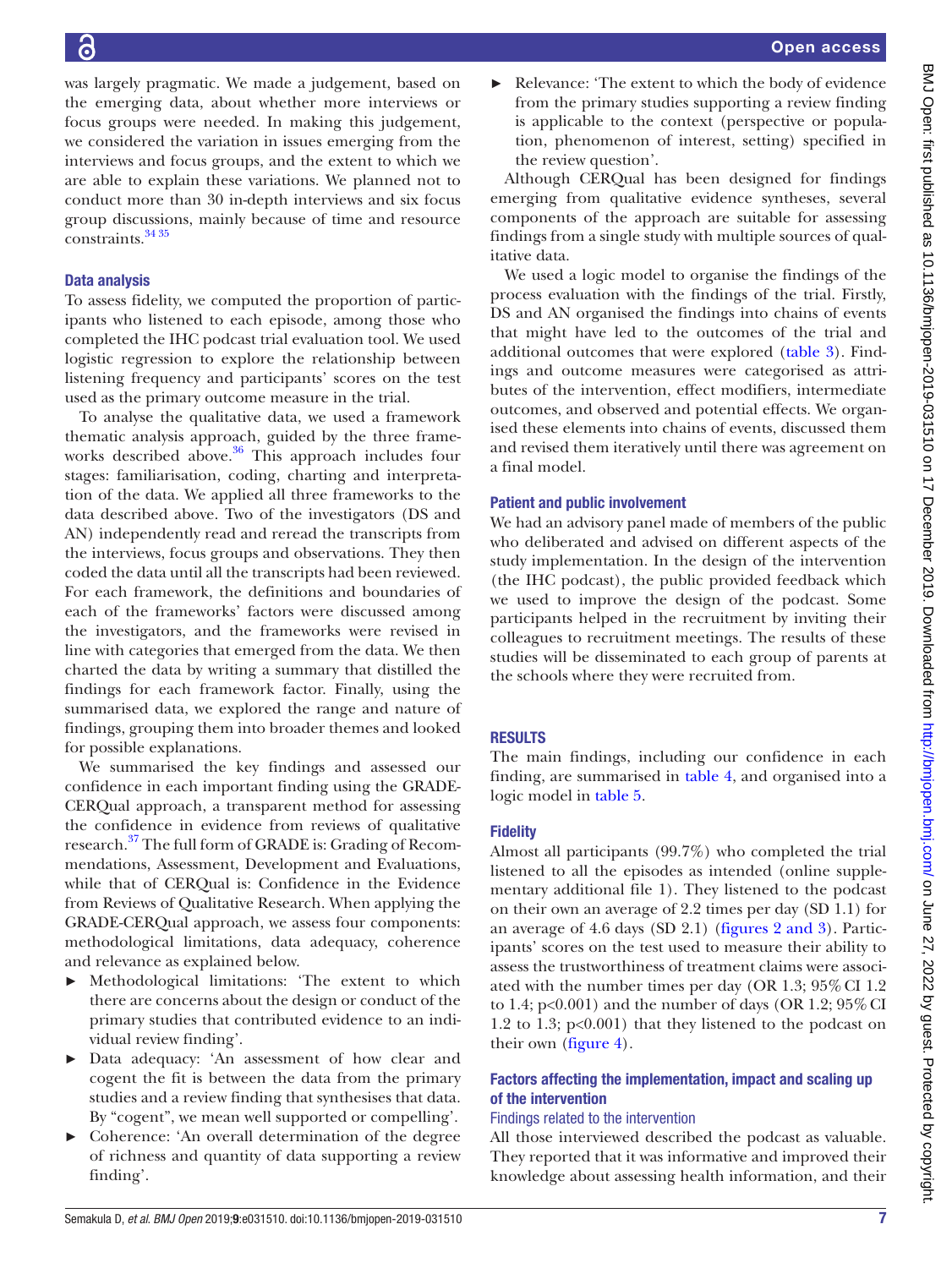<span id="page-7-0"></span>

| Table 4 Summary of the main qualitative findings                                                                                                                                                                                                                                                                                                  |                                                                                                                                                   |                                                      |                                                                                                                                                                                                                                                                                       |
|---------------------------------------------------------------------------------------------------------------------------------------------------------------------------------------------------------------------------------------------------------------------------------------------------------------------------------------------------|---------------------------------------------------------------------------------------------------------------------------------------------------|------------------------------------------------------|---------------------------------------------------------------------------------------------------------------------------------------------------------------------------------------------------------------------------------------------------------------------------------------|
|                                                                                                                                                                                                                                                                                                                                                   | Methods and/or data sources                                                                                                                       | <b>CERQual</b><br>assessment of<br>confidence in the |                                                                                                                                                                                                                                                                                       |
| Summary of the main findings                                                                                                                                                                                                                                                                                                                      | contributing to study finding                                                                                                                     | findings                                             | <b>Explanation of CERQual assessment</b>                                                                                                                                                                                                                                              |
| Value of the content<br>All those interviewed found the IHC podcast to be<br>valuable. They felt that it provided relevant information<br>and new knowledge and skills for assessing health<br>information.                                                                                                                                       | Two focus group discussions,<br>15 individual interviews<br>and responses to the test<br>completed immediately after<br>listening to the podcast. | Moderate                                             | Minor concerns regarding methodology,<br>relevance, coherence or adequacy of<br>the data.                                                                                                                                                                                             |
| Quality of the podcast                                                                                                                                                                                                                                                                                                                            |                                                                                                                                                   |                                                      |                                                                                                                                                                                                                                                                                       |
| <b>Clarity of the podcast</b><br>The podcast was clear and understandable to people<br>in the target audience for which it was prepared.<br>Offering the parents the podcast in their first<br>language-Luganda accorded the podcast more<br>clarity.                                                                                             | Two focus group discussions<br>and 16 individual interviews                                                                                       | Moderate                                             | Minor concerns regarding methodology<br>limitations, relevance, coherence or<br>adequacy of the data.                                                                                                                                                                                 |
| $\blacktriangleright$ Listeners felt that the explanations that the IHC<br>podcast provided were clear and sufficient and that<br>any questions they had were answered by the end of interviews<br>each episode.                                                                                                                                  | All three focus group<br>discussions and 18 individual                                                                                            | High                                                 | Very minor concerns regarding<br>methodology limitations, relevance,<br>coherence or adequacy of the data.                                                                                                                                                                            |
| Length of the episodes and podcast<br>For the most part, participants felt that the length<br>▶<br>of the podcast episodes and the number of episodes<br>was appropriate.                                                                                                                                                                         | One focus group discussion<br>and 14 individual interviews                                                                                        | Moderate                                             | Minor concerns regarding methodology<br>limitations, no concerns regarding<br>relevance. No concerns regarding<br>coherence, moderate concerns<br>regarding adequacy of data.                                                                                                         |
| When participants complained about the length for<br>▶<br>the most part, it was because of the perception that<br>the episodes were long. Long episodes could have<br>influenced how some participants understood the<br>message of the podcast.                                                                                                  | One focus group discussion<br>and seven individual interviews                                                                                     | Low                                                  | Moderate methodology limitations<br>(data are from individual interviews<br>only), No concerns regarding relevance.<br>No concerns regarding coherence,<br>moderate concerns regarding adequacy<br>of data.                                                                           |
| Organisation of the podcast<br>Participants felt that the podcast was well<br>▶<br>organised, although the reasons that they gave for<br>this varied.                                                                                                                                                                                             | Two focus group discussions<br>and six individual interviews                                                                                      | Low                                                  | Minor concerns regarding methodology.<br>No concerns regarding relevance.<br>Moderate concerns regarding<br>coherence, serious concerns regarding<br>adequacy of data.                                                                                                                |
| Listening pattern<br>The majority of participants found it suitable to<br>listen to two episodes per week for about 7 weeks<br>when visited by the research assistants, and to be<br>able to listen to the podcast at their convenience<br>after that.                                                                                            | Nine individual interviews                                                                                                                        | Low                                                  | Moderate concerns regarding<br>methodology (data from only individual<br>interviews). No concerns regarding<br>relevance or coherence but there are<br>moderate concerns regarding the<br>adequacy of data. Data were from less<br>than half of the interviewees.                     |
| Episodes were well spaced. Listening to the podcast 11 individual interviews<br>once a week was sufficient.                                                                                                                                                                                                                                       |                                                                                                                                                   | Low                                                  | Moderate concerns regarding<br>methodology limitations (data from<br>individual interviews only). No concerns<br>regarding relevance or coherence but<br>there are moderate concerns about<br>the adequacy of data. Data were<br>from slightly more than half of the<br>interviewees. |
| Delivery of the podcast<br>A podcast delivered by research assistants<br>▶<br>facilitated listening to the entire podcast and<br>reflecting on it by making it convenient to listen and<br>providing personal support. It also made it possible<br>for others (family and neighbours) to listen to the<br>podcast together with the participants. | All three focus group<br>discussions and almost all (17)<br>individual interviews                                                                 | High                                                 | Very minor concerns regarding<br>methodology limitations, relevance,<br>coherence or adequacy of data.                                                                                                                                                                                |
| <b>Child's school environment</b><br>Some parents, whose children were in intervention and 11 individual interviews<br>▶<br>schools, were motivated to participate by their<br>children and wanting to learn what their children<br>were learning.                                                                                                | Two focus group discussions                                                                                                                       | Moderate                                             | Minor concerns regarding methodology<br>limitations, no concerns regarding<br>relevance. No concerns regarding<br>coherence, moderate concerns<br>regarding adequacy of data.                                                                                                         |

Continued

BMJ Open: first published as 10.1136/bmjopen-2019-031510 on 17 December 2019. Downloaded from http://bmjopen.bmj.com/ on June 27, 2022 by guest. Protected by copyright. BMJ Open: first published as 10.1136/bmjopen-2019-031510 on 17 December 2019. Downloaded from <http://bmjopen.bmj.com/> on June 27, 2022 by guest. Protected by copyright.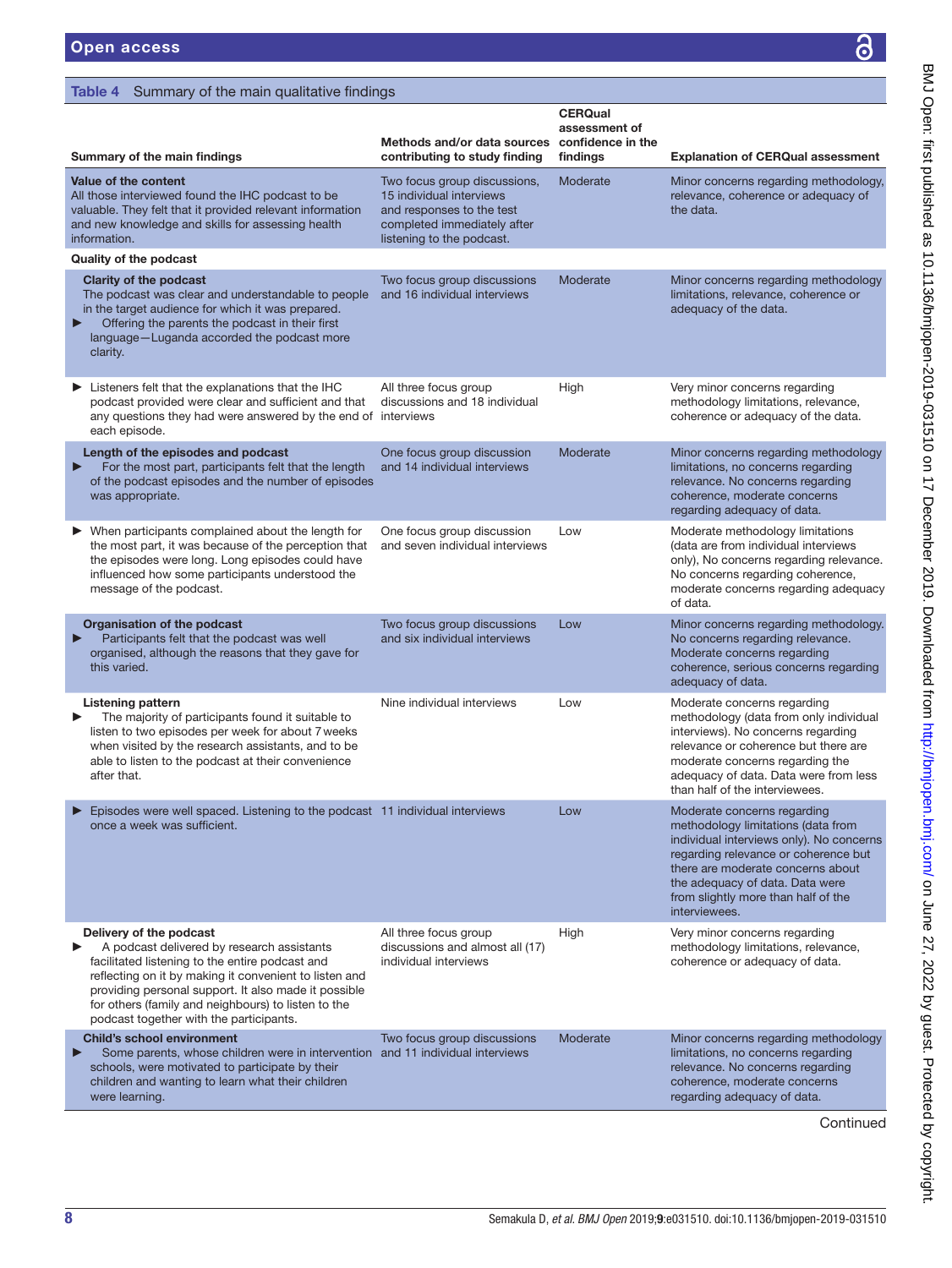| <b>Table 4</b> Continued                                                                                                                                                                                                                                                                                                                                              |                                                                                                                                                      |                                                                  |                                                                                                                                                                                                                                                                                                                                                                 |
|-----------------------------------------------------------------------------------------------------------------------------------------------------------------------------------------------------------------------------------------------------------------------------------------------------------------------------------------------------------------------|------------------------------------------------------------------------------------------------------------------------------------------------------|------------------------------------------------------------------|-----------------------------------------------------------------------------------------------------------------------------------------------------------------------------------------------------------------------------------------------------------------------------------------------------------------------------------------------------------------|
|                                                                                                                                                                                                                                                                                                                                                                       | Methods and/or data sources                                                                                                                          | <b>CERQual</b><br>assessment of<br>confidence in the<br>findings |                                                                                                                                                                                                                                                                                                                                                                 |
| Summary of the main findings<br>$\blacktriangleright$ Parents were motivated to participate by<br>headteachers and teachers, whom they trusted.                                                                                                                                                                                                                       | contributing to study finding<br>Two focus group discussions<br>and 11 individual interviews                                                         | Moderate                                                         | <b>Explanation of CERQual assessment</b><br>Minor concerns regarding methodology<br>limitations, no concerns regarding<br>relevance. No concerns regarding<br>coherence, moderate concerns<br>regarding adequacy of data.                                                                                                                                       |
| $\blacktriangleright$ Few or no parents attended meetings or were<br>recruited to participate at some schools.                                                                                                                                                                                                                                                        | Observations from<br>investigators' notes                                                                                                            | Low                                                              | Serious concerns regarding<br>methodology limitations, moderate<br>concerns regarding relevance. No<br>concerns regarding coherence,<br>moderate concerns regarding adequacy<br>of data.                                                                                                                                                                        |
| <b>Education of the target audience</b><br>In general, parents' level of formal education<br>▶<br>did not appear to influence how they listened to<br>the podcast or their overall understanding of the<br>podcast.                                                                                                                                                   | One focus group discussion,<br>10 individual interviews and<br>parents' scores on a test<br>completed immediately after<br>listening to the podcast. | Moderate                                                         | Minor concerns regarding methodology<br>(data from one focus group discussion,<br>10 interviews and quantitative results<br>from the test completed immediately<br>after listening to the podcast). No<br>concerns regarding relevance or<br>coherence but there are minor concerns<br>regarding the adequacy of data as most<br>of it came from 10 interviews. |
| ▶ Participants' level of formal education and comfort<br>with numbers may have had an impact on their<br>understanding of Key Concepts that small studies<br>and single studies can be misleading.                                                                                                                                                                    | One focus group discussion<br>and three individual interviews                                                                                        | Low                                                              | Serious concerns regarding<br>methodology (data are from three<br>individual interviews and one FGDs),<br>no concerns regarding relevance. No<br>concerns regarding coherence but<br>there are serious concerns regarding<br>adequacy of data.                                                                                                                  |
| Participants' attitudes<br>▶ Participants had positive attitudes towards learning<br>new information, science and critical thinking.                                                                                                                                                                                                                                  | Two focus group discussions<br>and 19 individual interviews                                                                                          | Moderate                                                         | Minor concerns regarding methodology,<br>relevance, coherence or adequacy of<br>data.                                                                                                                                                                                                                                                                           |
| Listening environment and technology<br>Most participants did not encounter difficulties<br>▶<br>while listening to the podcast. A quiet listening<br>environment and making sure that the batteries in<br>the portable media player are charged could help<br>prevent interruptions and facilitate listening.                                                        | Two focus group discussions<br>and almost all (17) individual<br>interviews                                                                          | Moderate                                                         | Minor concerns regarding methodology,<br>relevance, coherence or adequacy of<br>data.                                                                                                                                                                                                                                                                           |
| Having a mechanism (MP3 player) that allowed<br>participants to store and listen to all the episodes<br>again in their convenient time enabled the parents to<br>listen more frequently and at their own convenience.                                                                                                                                                 | Two focus group discussions<br>and 17 individual interviews and<br>quantitative results                                                              | Moderate                                                         | Minor concerns regarding methodology,<br>relevance, coherence or adequacy of<br>data.                                                                                                                                                                                                                                                                           |
| Participants who were in a busy and noisy place<br>▶<br>found difficulties listening, which might have affected<br>how they listened and understood the content of the<br>podcast.                                                                                                                                                                                    | Observations from two focus<br>group discussions, 11 individual<br>interviews and investigators<br>notes.                                            | High                                                             | Very minor concerns regarding<br>methodological limitations, relevance,<br>coherence or adequacy                                                                                                                                                                                                                                                                |
| <b>Participants' expectations</b><br>Some participants expected to hear messages<br>about how to manage common health conditions<br>rather than messages about how to assess the<br>trustworthiness of treatment claims. Nonetheless,<br>most participants understood the purpose of the<br>podcast after listening to it and most listened to the<br>entire podcast. | 18 individual interviews, one<br>focus group discussion and<br>investigators' observation<br>notes.                                                  | High                                                             | Very minor concerns regarding<br>methodological limitations, relevance,<br>coherence or adequacy                                                                                                                                                                                                                                                                |
| <b>Participants' beliefs</b><br>Many participants had prior beliefs about<br>▶<br>treatments that were in conflict with messages in the interviews<br>IHC podcast. This did not appear to interfere with<br>their listening to the podcast but might have affected<br>their understanding of the podcast.<br>Þ                                                        | Two focus group discussions<br>and almost all 20 individual                                                                                          | High                                                             | Very minor concerns regarding<br>methodology, relevance, coherence or<br>adequacy of the data.                                                                                                                                                                                                                                                                  |
|                                                                                                                                                                                                                                                                                                                                                                       |                                                                                                                                                      |                                                                  | Continued                                                                                                                                                                                                                                                                                                                                                       |

င်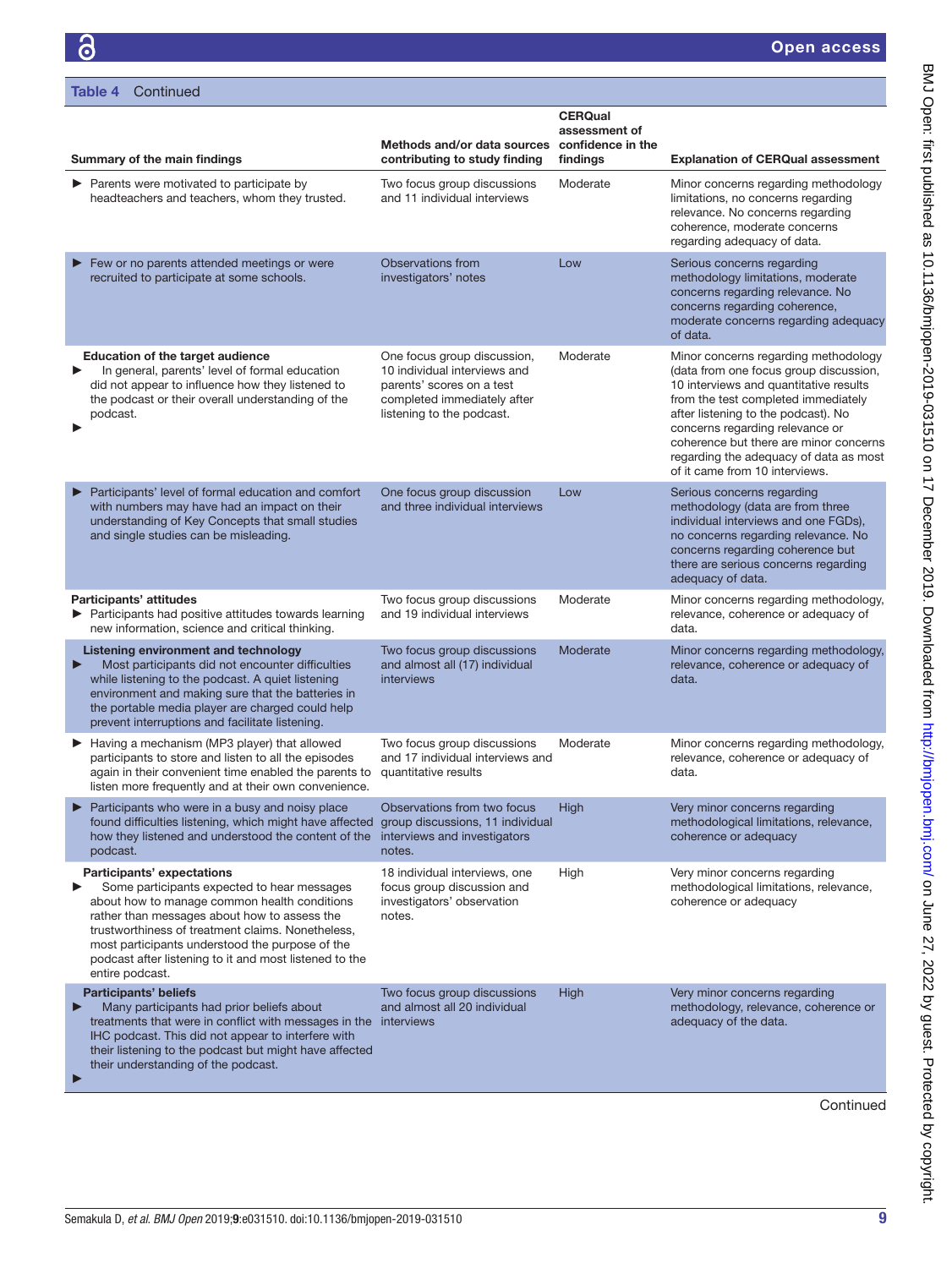Table 4 Continued

|                                                                                                                                                                                                                                                                              | Methods and/or data sources                                             | <b>CERQual</b><br>assessment of<br>confidence in the |                                                                                                                                                                                                                                                |
|------------------------------------------------------------------------------------------------------------------------------------------------------------------------------------------------------------------------------------------------------------------------------|-------------------------------------------------------------------------|------------------------------------------------------|------------------------------------------------------------------------------------------------------------------------------------------------------------------------------------------------------------------------------------------------|
| Summary of the main findings                                                                                                                                                                                                                                                 | contributing to study finding                                           | findings                                             | <b>Explanation of CERQual assessment</b>                                                                                                                                                                                                       |
| Some of the participants' beliefs persisted after<br>listening to the podcast.                                                                                                                                                                                               | Two focus group discussions<br>and four individual interviews           | Low                                                  | Moderate concerns regarding<br>methodology (data are from individual<br>interviews and FGDs), no concerns<br>regarding relevance or coherence, but<br>there are serious concerns regarding<br>adequacy of the data.                            |
| Appropriateness of the podcast<br>Parents found the podcast to be relevant and<br>engaging.                                                                                                                                                                                  | Two focus group discussions<br>and 16 individual interviews             | Moderate                                             | Minor concerns regarding methodology,<br>relevance, coherence and adequacy of<br>the data.                                                                                                                                                     |
| <b>Credibility</b><br>Participants found the podcast to be credible.<br>Most of the credibility was related to the high quality<br>of production, believable messages and that it was<br>produced by a reputable organisation.                                               | Two focus group discussions<br>and 14 individual interviews             | Moderate                                             | Minor concerns regarding methodology,<br>relevance, coherence or adequacy of<br>data.                                                                                                                                                          |
| <b>Effort</b><br>Participants felt that the podcast required very<br>little effort to listen to.                                                                                                                                                                             | One focus group discussion<br>and eight individual interviews           | Moderate                                             | Minor concerns regarding methodology,<br>relevance, coherence or adequacy.                                                                                                                                                                     |
| <b>Entertainment</b><br>All those interviewed found the IHC podcast and<br>song to be entertaining and engaging. The skits<br>made the explanations non-threatening, facilitated<br>understanding and made the messages memorable.                                           | Two focus group discussions<br>and almost all individual<br>interviews  | High                                                 | Very minor concerns regarding<br>methodology, relevance, coherence or<br>adequacy.                                                                                                                                                             |
| <b>Motivation to listen and learn</b><br>Key factors that motivated participants to listen<br>to the podcast included the perceived value of<br>what they were learning, its practical application to<br>daily life, and that the podcast was entertaining and<br>enjoyable. | Two focus group discussions<br>and almost all individual<br>interviews. | High                                                 | Very minor concerns regarding<br>methodology, relevance, coherence and<br>adequacy of data.                                                                                                                                                    |
| <b>Competing messages</b><br>Participants listened to competing messages, but<br>those messages did not appear to have influenced<br>how they listened to the podcast.                                                                                                       | 13 individual interviews                                                | Low                                                  | Moderate concerns regarding<br>methodology (data from individual<br>interviews only). No concerns regarding<br>relevance or coherence but there are<br>moderate concerns about the adequacy<br>of data.                                        |
| Listening to the IHC podcast led participants to be<br>more critical and aware of health advice that was<br>given in other messages without providing a basis<br>for the advice.                                                                                             | Two focus group discussions<br>and seven individual interviews          | Moderate                                             | Minor concerns regarding methodology<br>(data from individual interviews only).<br>No concerns regarding relevance or<br>coherence but there are moderate<br>concerns about the adequacy of<br>data having come from only seven<br>interviews. |
| <b>Adverse and beneficial effects</b><br>Listening to the IHC podcast led some participants<br>to question more and be more critical of claims<br>unrelated to health and treatments.                                                                                        | Two focus group discussions<br>and eight individual interviews.         | Moderate                                             | Minor concerns regarding methodology.<br>No concerns regarding relevance<br>or coherence. Moderate concerns<br>regarding adequacy of the data.                                                                                                 |

FGDs, focus group discussions; IHC, informed health choices.

confidence in challenging wrong beliefs and claims about treatments. Some noted it gave them confidence to discuss health issues with health workers, while others described how it taught them to be more careful in making choices about treatments.

Almost all those interviewed described the podcast as clear. They attributed this to the language—including the dialect, the vocabulary, the presentation style, the familiar setting of the scenarios and illustrations used and the organisation of the content within each episode. Some participants noted that being able to listen to the podcast in Luganda was helpful because it was the language they understood best. They also noted that technical jargon was introduced and discussed in a manner that made it accessible to people with limited or no formal education, and to people without prior experience with the conditions being discussed. They mentioned that within each episode, the organisation of the content made it easier to follow the explanations and key messages, while the friendly demeanour of the characters in the stories made the podcast more understandable and enjoyable. The detailed explanations, the reiteration of the key messages at the end of each episode, and the length of the episodes all reportedly contributed to the podcast's clarity.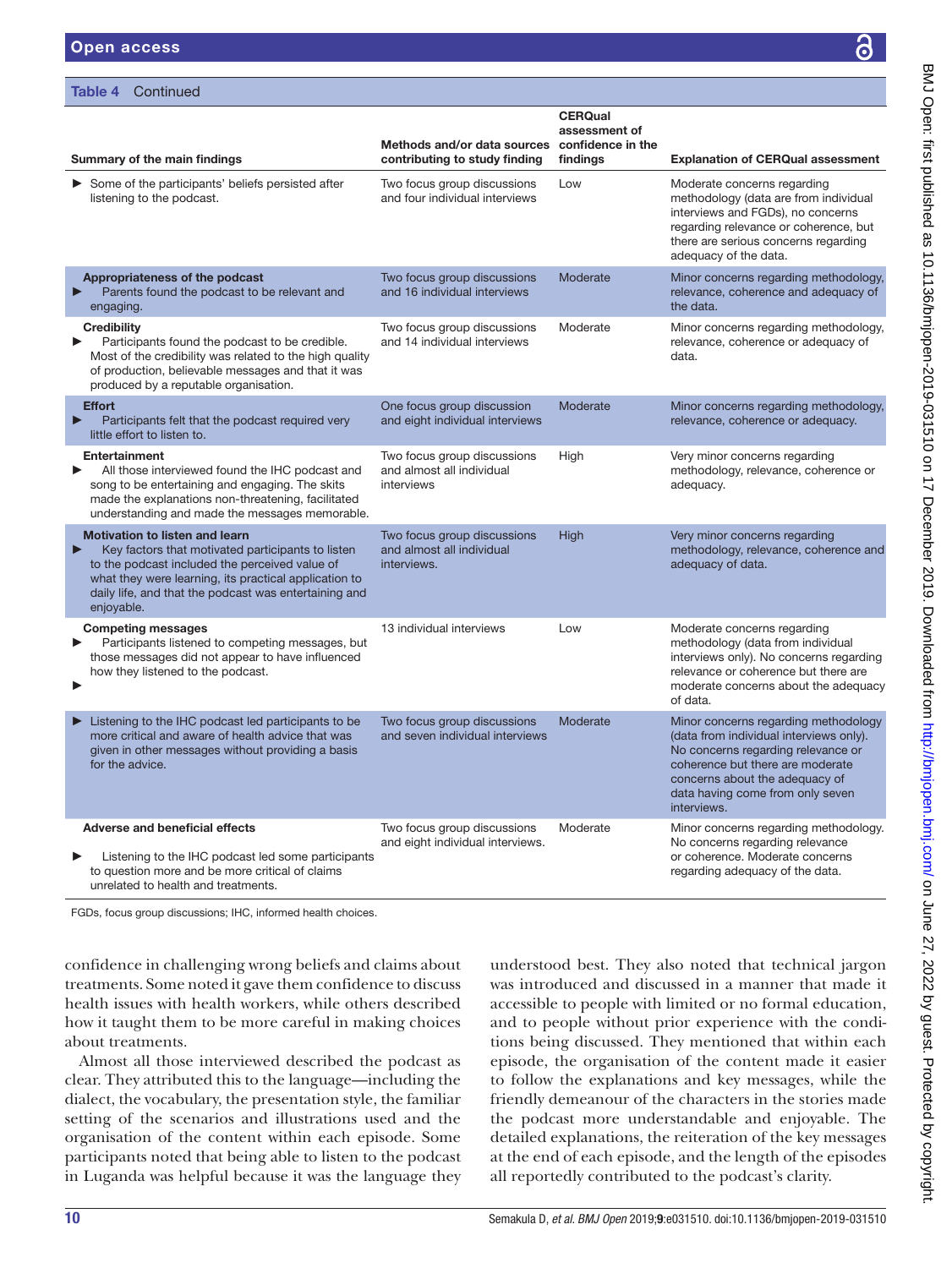# Open access

<span id="page-10-0"></span>

| The IHC podcast intervention                                                                                                                                                                                                                                                                                                                                                                                                                                                                                                                                                                                                                                                                                                                                                                                                                                                                                                                                                                                                                                                                                                                                                                                                                                                                                                                                                                                                                                 | <b>Effect modifiers</b>                                                                                                                                                                                                                                                                                                                                                                                                                                                                                                                                                                                                                                                                                                                                                                                                                                                                                                                                                                                                                                              | Intermediate effects                                                                                                                                                                                                                                                                                                                                                                                                                                                                                                                                                                                                                                                                                                                                                                                                                                                                                                                                                                                                                                             | <b>Desirable effects</b>                                                                                                                                                                                                                                                                                                                                                                                                                                                                                                                                                                                                                                                                                                                                                                                                                                                 |
|--------------------------------------------------------------------------------------------------------------------------------------------------------------------------------------------------------------------------------------------------------------------------------------------------------------------------------------------------------------------------------------------------------------------------------------------------------------------------------------------------------------------------------------------------------------------------------------------------------------------------------------------------------------------------------------------------------------------------------------------------------------------------------------------------------------------------------------------------------------------------------------------------------------------------------------------------------------------------------------------------------------------------------------------------------------------------------------------------------------------------------------------------------------------------------------------------------------------------------------------------------------------------------------------------------------------------------------------------------------------------------------------------------------------------------------------------------------|----------------------------------------------------------------------------------------------------------------------------------------------------------------------------------------------------------------------------------------------------------------------------------------------------------------------------------------------------------------------------------------------------------------------------------------------------------------------------------------------------------------------------------------------------------------------------------------------------------------------------------------------------------------------------------------------------------------------------------------------------------------------------------------------------------------------------------------------------------------------------------------------------------------------------------------------------------------------------------------------------------------------------------------------------------------------|------------------------------------------------------------------------------------------------------------------------------------------------------------------------------------------------------------------------------------------------------------------------------------------------------------------------------------------------------------------------------------------------------------------------------------------------------------------------------------------------------------------------------------------------------------------------------------------------------------------------------------------------------------------------------------------------------------------------------------------------------------------------------------------------------------------------------------------------------------------------------------------------------------------------------------------------------------------------------------------------------------------------------------------------------------------|--------------------------------------------------------------------------------------------------------------------------------------------------------------------------------------------------------------------------------------------------------------------------------------------------------------------------------------------------------------------------------------------------------------------------------------------------------------------------------------------------------------------------------------------------------------------------------------------------------------------------------------------------------------------------------------------------------------------------------------------------------------------------------------------------------------------------------------------------------------------------|
| <b>Facilitators</b><br>Factors that facilitated implementation and potential desirable effects                                                                                                                                                                                                                                                                                                                                                                                                                                                                                                                                                                                                                                                                                                                                                                                                                                                                                                                                                                                                                                                                                                                                                                                                                                                                                                                                                               |                                                                                                                                                                                                                                                                                                                                                                                                                                                                                                                                                                                                                                                                                                                                                                                                                                                                                                                                                                                                                                                                      |                                                                                                                                                                                                                                                                                                                                                                                                                                                                                                                                                                                                                                                                                                                                                                                                                                                                                                                                                                                                                                                                  |                                                                                                                                                                                                                                                                                                                                                                                                                                                                                                                                                                                                                                                                                                                                                                                                                                                                          |
| Value of the podcast<br>All those interviewed found the IHC<br>podcast to be valuable. They felt that it<br>provided relevant information and new<br>knowledge and skills for assessing health<br>information.<br>Quality of the podcast<br>$\blacktriangleright$ The podcast was clear and<br>understandable to people in the target<br>audience for which it was prepared.<br>$\blacktriangleright$ Listeners felt that the explanations that<br>the IHC podcast provided were clear and<br>sufficient and that any questions they<br>had were answered by the end of each<br>episode.<br>For the most part, participants felt that<br>▶<br>the length of the podcast episodes and<br>the number of episodes was appropriate.<br>Participants felt that the podcast was well<br>▶<br>organised, although the reasons that they<br>gave for this varied.<br>Delivery of the podcast<br>A podcast delivered by research<br>assistants facilitated listening to the entire<br>podcast and reflecting on it by making<br>it convenient to listen and providing<br>personal support. It also made it possible<br>for others (family and neighbours) to<br>listen to the podcast together with the<br>participants.<br>The majority of participants found it<br>▶<br>suitable to listen to two episodes per<br>week for about 7 weeks when visited by<br>the research assistants, and to be able to<br>listen to the podcast at their convenience<br>after that. | Child's school environment<br>Some parents, whose children were in<br>intervention schools, were motivated to<br>participate by their children and wanting<br>to learn what their children were learning.<br>▶<br>Parents also were motivated to<br>participate by headteachers and<br>teachers, whom they trusted.<br><b>Education of the target audience</b><br>Participants' level of formal education<br>▶<br>did not appear to influence how they<br>listened to the podcast or their overall<br>understanding of the podcast but may<br>have affected the extent to which they<br>retained what they learnt.<br>Participants' attitudes<br>▶ Participants had positive attitudes<br>towards learning new information,<br>science and critical thinking.<br>Listening environment and technology<br>Most participants did not have a problem<br>▶<br>listening to the podcast. A quiet listening<br>environment and making sure that the<br>batteries in the portable media player are<br>charged could help prevent interruptions<br>and facilitate listening. | Appropriateness of the podcast<br>$\blacktriangleright$ Participants found the podcast to<br>be relevant and engaging.<br>Credibility of the podcast<br>$\blacktriangleright$ Participants found the podcast to<br>be credible.<br>Effort<br>It required very little effort to listen<br>to the podcast.<br>Entertainment<br>All those interviewed found the<br>IHC podcast and song to be<br>entertaining and engaging. The<br>skits made the explanations<br>non-threatening, facilitated<br>understanding and made the<br>messages memorable.<br>Motivation to listen and learn<br>▶<br>Key factors that motivated<br>participants to listen to the<br>podcast included the perceived<br>value of what they were learning,<br>its practical application to daily<br>life, and that the podcast was<br>entertaining and enjoyable.<br><b>Competing messages</b><br>Listening to the IHC podcast led<br>some participants to be more<br>critical and aware of health advice<br>that was given in other messages<br>without providing a basis for the<br>advice. | <b>Observed effects</b><br>$\blacktriangleright$ Parents who listened to the<br>IHC podcast in the trial were<br>better able to assess the<br>trustworthiness of treatment<br>claims, compared with parents<br>in the control group.<br>$\blacktriangleright$ After 1 year, there was a large<br>relative reduction in the ability<br>of participants to assess the<br>trustworthiness of treatment<br>claims among participants<br>who listened to the IHC<br>podcast compared to those<br>who did not.<br><b>Potential effects</b><br>Eistening to the IHC podcast<br>led some participants to be<br>more critical and aware of<br>health advice that was given<br>in other messages without<br>providing a basis for the<br>advice.<br>Listening to the IHC podcast<br>▶<br>led some participants to<br>become more thoughtful about<br>claims not related to health. |
| Factors that could facilitate scaling up<br>A well-designed podcast may appeal to<br>▶<br>many people in the target audience and<br>be convenient.                                                                                                                                                                                                                                                                                                                                                                                                                                                                                                                                                                                                                                                                                                                                                                                                                                                                                                                                                                                                                                                                                                                                                                                                                                                                                                           | Factors that could facilitate scaling up<br>Introducing the IHC podcast through<br>▶<br>primary schools that are using the IHC<br>primary school resources may be an<br>effective strategy for disseminating the<br>podcast to many parents and others in<br>the community.                                                                                                                                                                                                                                                                                                                                                                                                                                                                                                                                                                                                                                                                                                                                                                                          |                                                                                                                                                                                                                                                                                                                                                                                                                                                                                                                                                                                                                                                                                                                                                                                                                                                                                                                                                                                                                                                                  |                                                                                                                                                                                                                                                                                                                                                                                                                                                                                                                                                                                                                                                                                                                                                                                                                                                                          |
| <b>Barriers</b><br>Factors that impeded implementation and potential desirable effects                                                                                                                                                                                                                                                                                                                                                                                                                                                                                                                                                                                                                                                                                                                                                                                                                                                                                                                                                                                                                                                                                                                                                                                                                                                                                                                                                                       |                                                                                                                                                                                                                                                                                                                                                                                                                                                                                                                                                                                                                                                                                                                                                                                                                                                                                                                                                                                                                                                                      |                                                                                                                                                                                                                                                                                                                                                                                                                                                                                                                                                                                                                                                                                                                                                                                                                                                                                                                                                                                                                                                                  |                                                                                                                                                                                                                                                                                                                                                                                                                                                                                                                                                                                                                                                                                                                                                                                                                                                                          |
| Length of the episodes<br>$\triangleright$ Some episodes were reportedly long,<br>which makes them confusing.                                                                                                                                                                                                                                                                                                                                                                                                                                                                                                                                                                                                                                                                                                                                                                                                                                                                                                                                                                                                                                                                                                                                                                                                                                                                                                                                                | <b>Child's school environment</b><br>Few or no parents attended meetings<br>▶<br>or were recruited to participate at<br>some schools. The reasons for this are                                                                                                                                                                                                                                                                                                                                                                                                                                                                                                                                                                                                                                                                                                                                                                                                                                                                                                       |                                                                                                                                                                                                                                                                                                                                                                                                                                                                                                                                                                                                                                                                                                                                                                                                                                                                                                                                                                                                                                                                  | <b>Observed effects</b><br>No adverse effects were<br>reported by participants or<br>observers in the trial.                                                                                                                                                                                                                                                                                                                                                                                                                                                                                                                                                                                                                                                                                                                                                             |
|                                                                                                                                                                                                                                                                                                                                                                                                                                                                                                                                                                                                                                                                                                                                                                                                                                                                                                                                                                                                                                                                                                                                                                                                                                                                                                                                                                                                                                                              | uncertain.<br>Participants' expectations<br>Some participants expected to hear<br>▶<br>messages about how to manage<br>common health conditions rather than<br>messages about how to assess the<br>trustworthiness of treatment claims.<br>Nonetheless, most participants<br>understood the purpose of the podcast<br>after listening to it and most listened to<br>the entire podcast.<br>Participants' beliefs<br>Many participants had prior beliefs about<br>treatments that were in conflict with<br>messages in the IHC podcast. This did<br>not appear to interfere with their listening<br>to the podcast but might have affected<br>their understanding of the podcast.<br>Listening environment and technology<br>Participants who were in a busy and<br>noisy place found difficulties listening,                                                                                                                                                                                                                                                         |                                                                                                                                                                                                                                                                                                                                                                                                                                                                                                                                                                                                                                                                                                                                                                                                                                                                                                                                                                                                                                                                  | <b>Potential effects</b><br>$\triangleright$ Some participants mentioned<br>that there might be a potential<br>for scientific information to<br>conflict with traditional and<br>religious beliefs. However, we<br>did not observe any conflicts,<br>and no participant reported<br>having experienced these as<br>a result of listening to the IHC<br>podcast.                                                                                                                                                                                                                                                                                                                                                                                                                                                                                                          |

which might have affected how they listened and understood the content of

the podcast.

BMJ Open: first published as 10.1136/bmjopen-2019-031510 on 17 December 2019. Downloaded from http://bmjopen.bmj.com/ on June 27, 2022 by guest. Protected by copyright. BMJ Open: first published as 10.1136/bmjopen-2019-031510 on 17 December 2019. Downloaded from <http://bmjopen.bmj.com/> on June 27, 2022 by guest. Protected by copyright.

**Continued**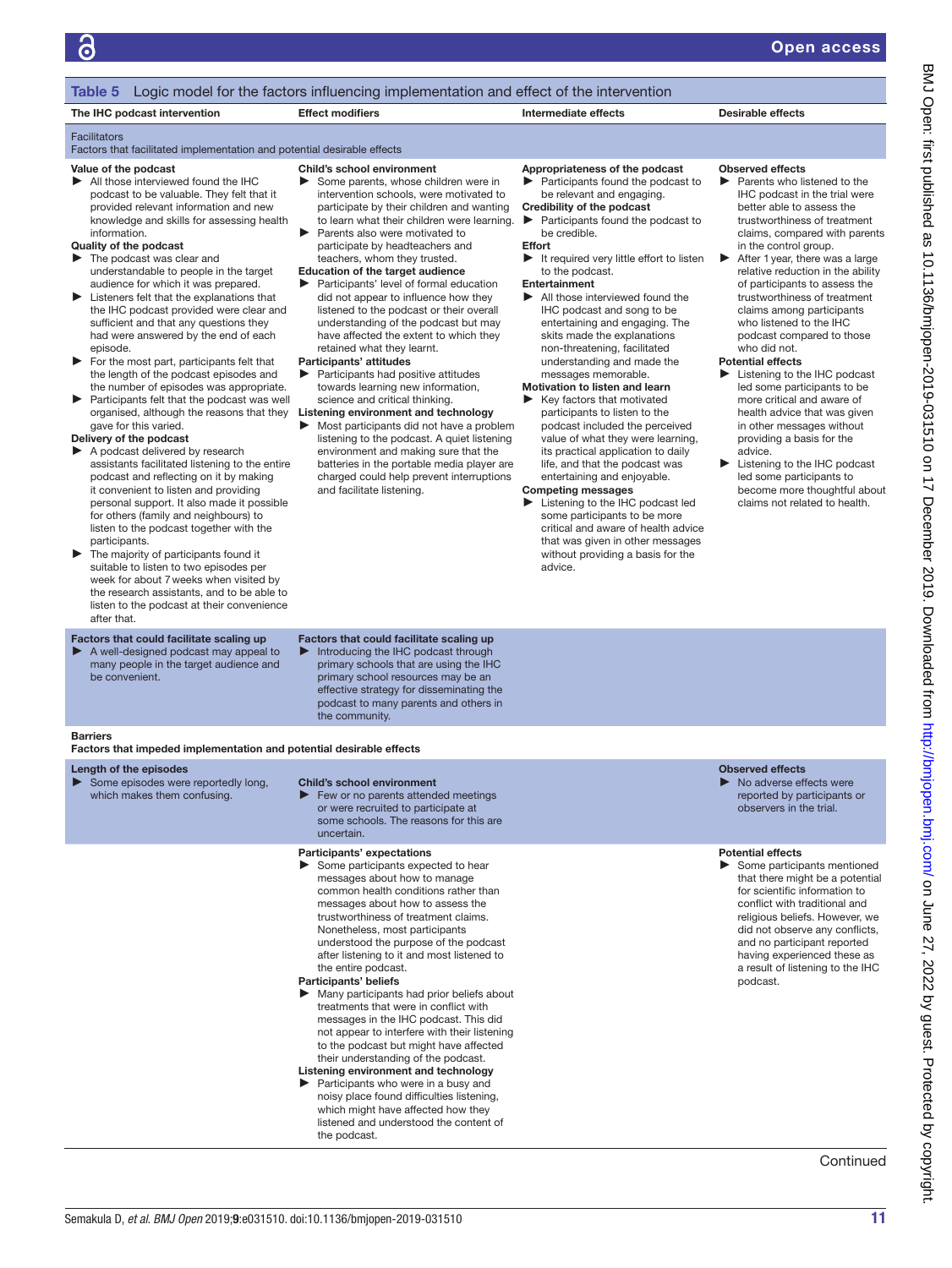| <b>Open access</b>                                                                                                          |                                                                                                                                                                                                                                                                                                                                                                                                                                                                                                                                                                                                                     |                      |                          |
|-----------------------------------------------------------------------------------------------------------------------------|---------------------------------------------------------------------------------------------------------------------------------------------------------------------------------------------------------------------------------------------------------------------------------------------------------------------------------------------------------------------------------------------------------------------------------------------------------------------------------------------------------------------------------------------------------------------------------------------------------------------|----------------------|--------------------------|
| Continued<br>Table 5                                                                                                        |                                                                                                                                                                                                                                                                                                                                                                                                                                                                                                                                                                                                                     |                      |                          |
| The IHC podcast intervention                                                                                                | <b>Effect modifiers</b>                                                                                                                                                                                                                                                                                                                                                                                                                                                                                                                                                                                             | Intermediate effects | <b>Desirable effects</b> |
| Factors that could impede scaling up<br>Delivery of the podcast by research<br>assistants is not feasible on a large scale. | Factors that could impede scaling up<br>The ability to reach parents through<br>schools may depend on how much<br>interest and enthusiasm is shown by<br>head teachers and teachers. This, in<br>turn, may depend on effective outreach<br>to introduce the IHC podcast together<br>with the IHC primary school resources<br>into schools.<br>Many people in the target audience<br>(parents of primary school children) may<br>not initially be interested in learning new<br>information, science and critical thinking.<br>Availability of portable listening devices<br>may limit dissemination of the podcast. |                      |                          |

IHC, informed health choices.

All participants reported that the length of the podcast in terms of number of episodes was appropriate. While the episodes varied in length, most participants described the episodes as being of appropriate length, although some participants expressed discontent with episodes they perceived to be short. Research assistants, on the other hand, observed that participants sometimes became tired and seemed bored when they listened to long episodes.

Almost all participants reported that they were able to listen to all the episodes because the research assistants were diligent in visiting and playing the episodes to them. Some noted that the research assistants played back the episodes whenever the participants needed to listen to them again, while others reported asking the research assistants questions about the project, to which they got timely responses.

Participants reported that the organisation of the episodes made it easy for them to follow. This included how each episode could stand alone with a complete message; how the series starts with easier concepts and how the series includes recaps of previous episodes. These were described as attributes that made it easier for them to learn.

The majority of participants reported listening to at least two episodes per week for about 7weeks using the portable media players. Most said this listening pattern was appropriate, even for those who had busy schedules. Some participants reported continuing to listen to the podcast on their own until they completed the test.

#### Potential effect modifiers

The participants' education level ranged from no formal education to tertiary education, with the majority having completed no more than primary school. Most of those who had tertiary education were teachers.

Some participants reported that there were some messages that they would have understood better if they had had more knowledge of mathematics. Specifically, they reported difficulty understanding the Key Concept that small studies can be misleading. However, many of the parents whom we interviewed reported that their level of education did not have a big influence on how they understood the general message of the podcast. This is consistent with there not being a clear association between level of education and the size of effect immediately after the parents listened to the podcast.<sup>19</sup>

<span id="page-11-0"></span>

For how many days did participants listen without supervision by research assistants?

How often did participants listen without supervision by research assistants?

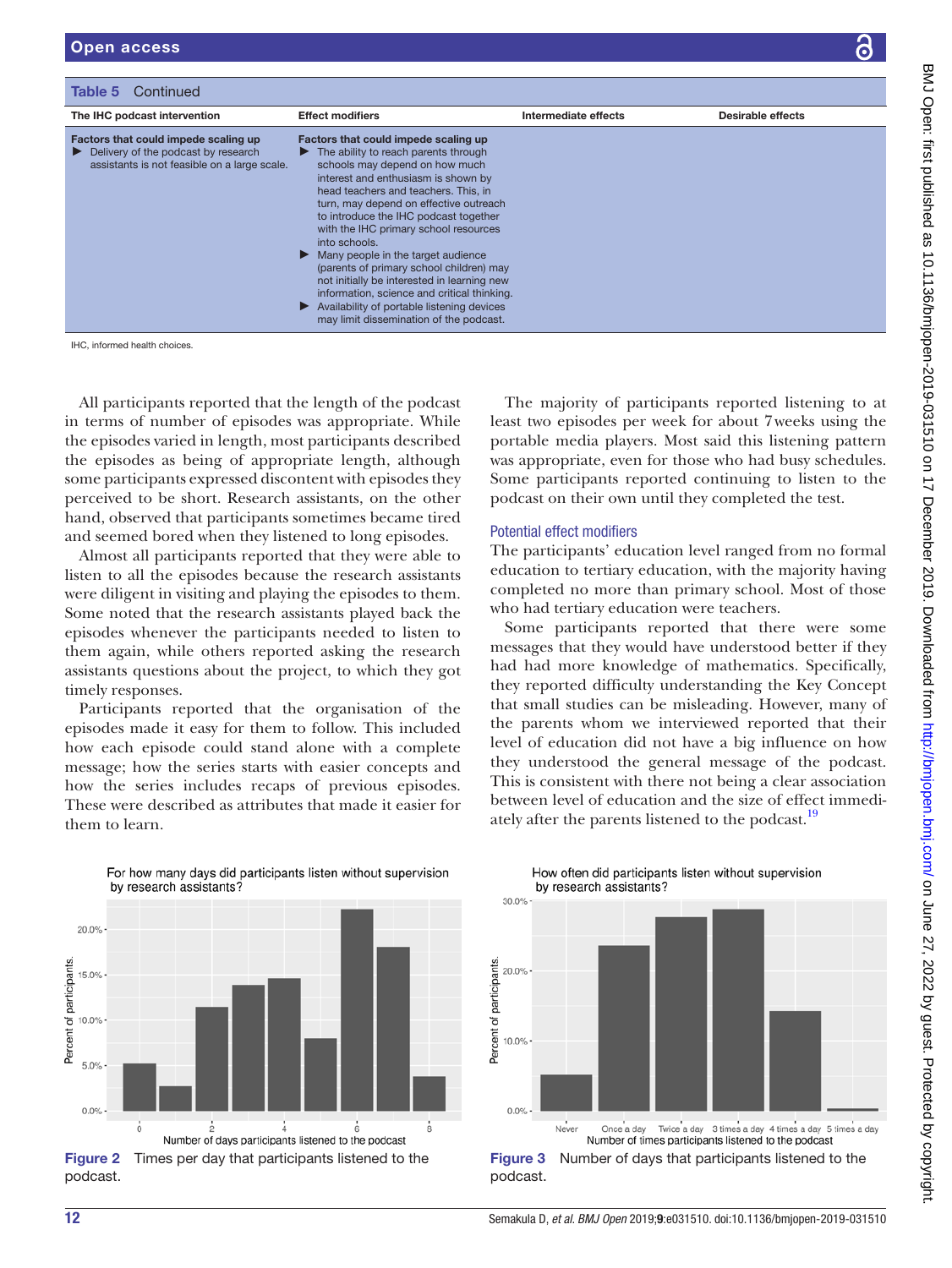

 $(%)$ 

Test score

Test score by listening frequency Observed data (dots: alpha = 5%), mean test scores (blue lines) point-wise 95% confidence bands on the mean (light grey) Once a day Twice a day Never 3 times a day 4 times a day 5 times a day 100  $R($  $40 20$ Number of days parents listen to the podcast

<span id="page-12-0"></span>Figure 4 Explanatory factors: test score by listening frequency.

The schools facilitated meetings between parents and the research team. They provided meeting venues and took time off their school programme for the teachers and parents to meet the research team. This collaboration likely gave credibility to the project. It also facilitated engagement and recruitment of parents for the podcast trial. Some schools encouraged children to share with their parents what they were studying, which reportedly raised their parents' curiosity and interest in the project. A good number of parents, who attended meetings with the research team, mentioned that they were eager to learn more about what their children were learning, and how they too could learn. However, many parents of children in the primary school trial, especially fathers, did not attend any meetings; and many who did declined to participate. The reasons for this are uncertain.

Almost all participants showed positive attitudes towards learning, science and critical thinking. A few participants, however, expressed discomfort with having to think a lot about treatment options and making choices.

Most participants reported that the portable media players and MP3 players facilitated listening at their convenience, and they did not have major problems using them. Some participants found it helpful for the research assistant to operate the portable media players for them.

Participants were informed that they would be listening to health messages. Some reported that they expected to listen to messages about common health conditions and how to manage them, rather than to messages about how to assess the trustworthiness of treatment claims. Nonetheless, we observed that most participants seemed to understand the purpose of the podcast after listening to it, and most listened to the entire podcast.

Some participants voiced strong beliefs about which treatments are effective, mostly from their own personal experiences, and remained steadfast in those beliefs even after listening to the IHC podcast, even when they were in conflict with a podcast message. Despite having such conflicting beliefs, participants continued to listen to the episodes until the end of the trial.

"Some claims are trustworthy. For example, if a child gets a burn, you simply have to get cooking oil, apply it to the burn wounds, then apply sugar. If you instead apply cold water the child's burns wounds will develop blisters. If the blisters rupture, we usually apply ash from burnt sisal. That's all you need to do, and the child will get better."

# Intermediary effects

Almost all participants described the podcast as appropriate for them. They described the stories, examples (conditions, treatments and claims) and the explanations as appropriate and relevant. A few participants—mostly those who had strong beliefs about the examples of treatments—reported that some of the content was inappropriate. For example, some participants argued that using cold water as a first aid treatment of burns was not right and that this example was not helpful.

Participants described the podcast as credible. They attributed this to the quality of the content, the research team and the podcast's source (Makerere University, the largest and oldest medical school and health research institution in the country).

Most participants reported that they found it easy to listen to the podcast. They reported that it did not take a lot of time and they could listen to it at their own convenience, even while doing other daily activities.

Participants said the podcast was entertaining, informative and engaging. They described how the use of stories made the podcast attractive and non-threatening, and made the explanations easier to understand. Some noted that after listening to one message, the content of that message enticed them to listen to the next one. Participants said the quality of production was good, the content of the episodes was engaging and the song and stories were memorable.

Participants described several motivations for listening: that the podcast was valuable, entertaining and enjoyable and that the information in each episode was relevant and applicable to their lives. Some participants referred to their love for science and health information, or to their personal position and responsibilities in society. Some said they were learning new information and gaining new skills to enable them to understand health claims.

"What motivated me personally was that I was getting exposed to what I had not known before. Also, there was some information we were relying on which now I know was hearsay, but the episodes gave us new knowledge to reflect on what we were hearing."

During the intervention, participants heard other messages on the radio or television, or by word of mouth. Their engagement with the podcast does not seem to have been affected by other competing messages. On the other hand, some participants reported listening more critically to other health messages.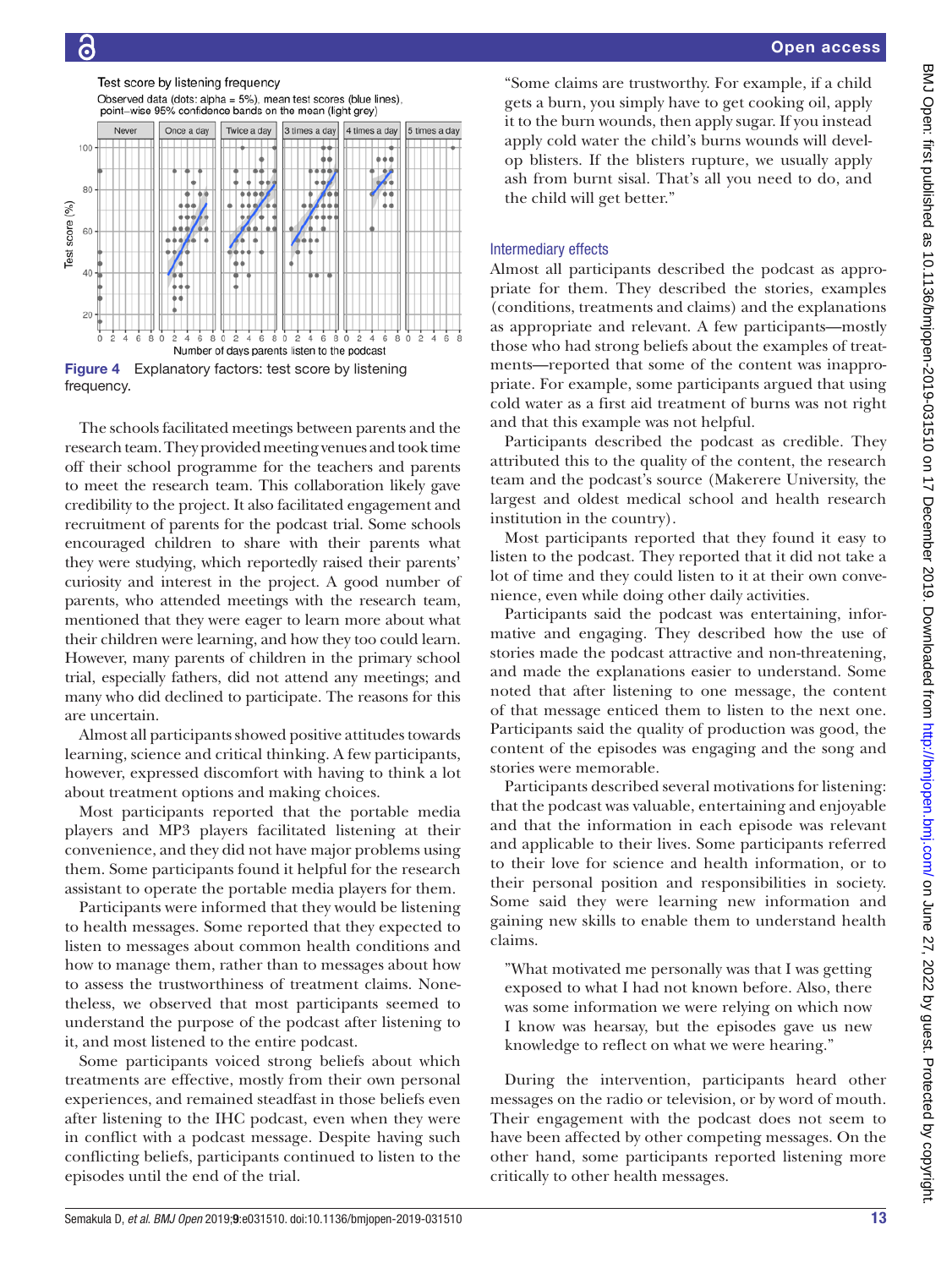"The other messages did not interfere with my listening. I had already learned through these messages how someone should arrive at a decision of what treatments to use, so every time we heard a message over the radio we compared what they were saying to what the IHC message said. We started asking if the messages on the radio were trustworthy or whether they were just interested in selling their medicines. So, we compared using the knowledge and skills we learned from the IHC messages."

Most participants mentioned that the messages in the IHC podcast were not necessarily in conflict with other messages. However, they said the IHC podcast was different because it included sufficient background information that enabled one to learn how to make choices. In contrast, some other health messages were viewed as aiming to convince people to use their intervention:

"The difference was that in these (IHC) messages they would give us the good side and the bad side of using certain treatments and encourage us to decide on our own. Other health messages give you only the good side, that if you use this (treatment) you will get cured. These messages taught me that everything can have a good side and bad side. This led me to start thinking more deeply about certain information that we are always being given by others. Why do they only talk about the good side?"

#### Beneficial and adverse effects

As noted above, a potential effect of listening to the IHC podcast for some parents was being more critical and aware of unreliable health advice. Additionally, some participants reported having learnt to question more, and to think more critically about claims unrelated to health. Some participants mentioned that scientific information could potentially be in conflict with cultural or religious beliefs. However, no participant reported experiencing these conflicts as a result of listening to the IHC podcast. We elicited other potential additional effects using the probes in [table](#page-5-0) 3. However, no other potential beneficial or adverse effects were reported by participants or observers in the trial.

#### **DISCUSSION**

#### Factors that facilitated implementation and effectiveness

The podcast intervention had a large effect initially, with almost twice as many parents in the intervention group having a passing score on the test used to measure their ability to assess treatment claims, compared with the parents in the control group.<sup>19</sup> After 1year, the proportion of parents with a passing score on the same test decreased by one third. $^{21}$  We found a number of factors that help to explain the initial effectiveness of the intervention. However, because we collected data for the process evaluation during and shortly after the trial, our findings do not help to explain the subsequent decrease.

Almost all participants who completed the study listened to all the episodes. This was, at least in part, because research assistants delivered the podcast to the parents on portable media players and listened to the podcast with them. In addition, providing the participants with MP3 players enabled the participants to listen to each episode more than once, and most participants did so. This almost certainly contributed to the initial effectiveness of the intervention. Moreover, we found associations between the number of times per day and the number of days that participants listened to the podcast and their initial test scores, suggesting a dose– response relationship.

More passive dissemination of the podcast likely would be less effective. On the other hand, the cost of passive dissemination would be substantially less, and the effectiveness would likely be the same for those who choose to listen to the entire podcast.

Participants valued the podcast because it provided them with new knowledge and skills for assessing health information. They also felt that it was clear, understandable and well organised. Although some participants found some of the episodes too long and confusing, most found the length of the episodes appropriate. They also found the duration of the intervention (about 7weeks) and the intensity (about two episodes per week) suitable. All these attributes of the intervention are likely to have contributed to its initial effectiveness.

Parents were motivated to participate by headteachers and teachers, whom they trusted. Some parents, whose children were in intervention schools in the IHC primary school trial, $2^0$  were motivated by wanting to learn what their children were learning.

For the most part, participants education level did not appear to affect their motivation, how they experienced the podcast, or the initial effectiveness of the intervention.<sup>19</sup> However, it may have affected retention of what was learnt. Participants with tertiary education retained more of what they learnt than those with primary or no formal education. Many of the participants with tertiary education were teachers, and this might partially explain that finding. A large proportion of teachers in both intervention and control schools had passing scores on the test initially and after 1 year, $^{22}$  compared with the parents overall. $^{21}$ 

Participants had positive attitudes towards learning new information, science and critical thinking. Their positive attitudes likely contributed both to their participating in the trial and to the effectiveness of the intervention. Parents without similar attitudes would be less likely to listen to the podcast and less likely to benefit from listening.

Intermediary effects of the intervention, which contributed to its effectiveness, are largely related to the participants' experience of the podcast. They found the podcast to be relevant, engaging, credible, easy to listen to and entertaining. These factors motivated them to listen to the podcast and to learn. Moreover, for at least some of the participants, it motivated them to think more critically about treatment claims that they encountered.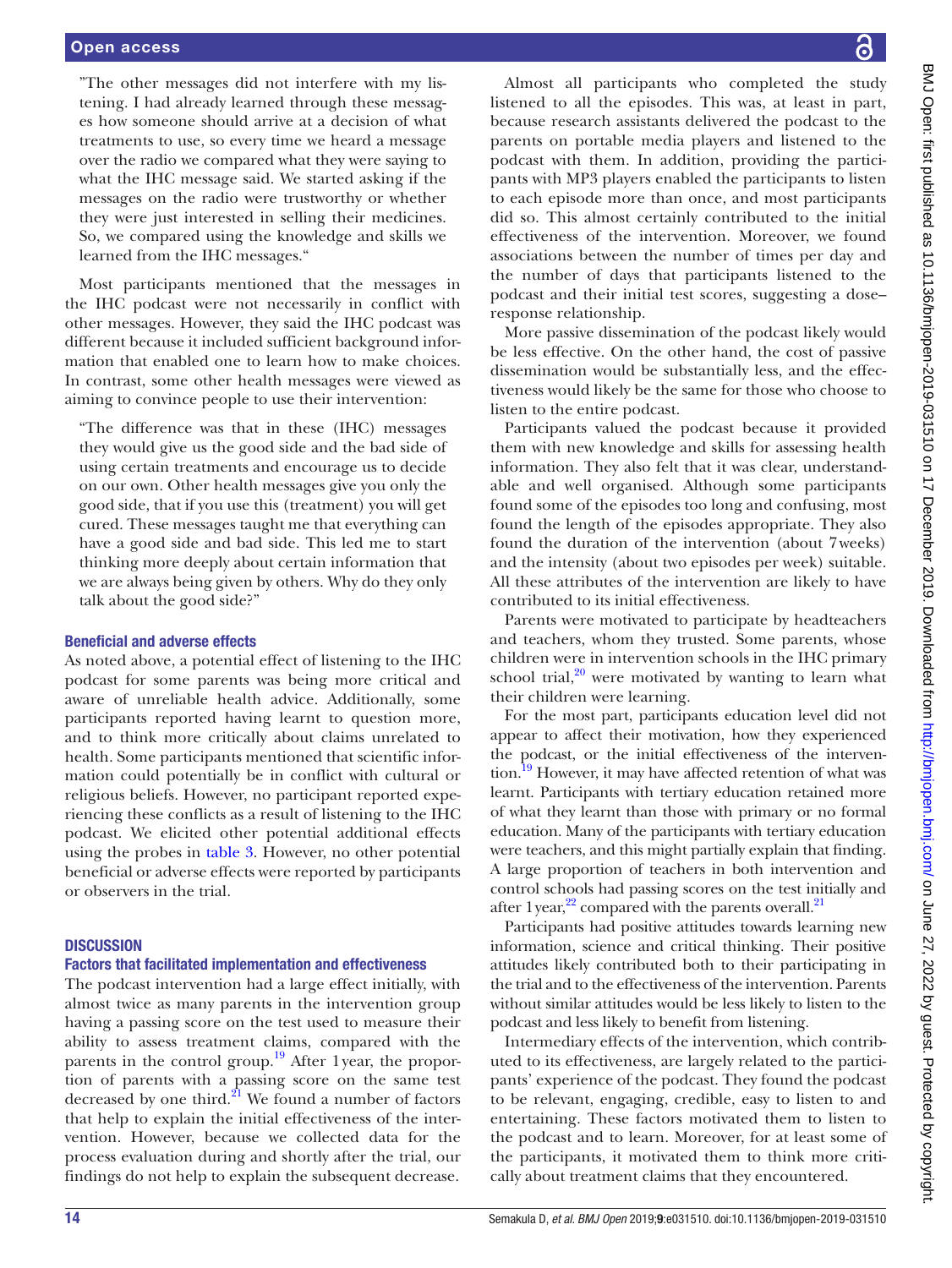# Factors that impeded implementation and effectiveness

We identified three factors that may have impeded implementation of the intervention and its effectiveness. First, few or no parents attended meetings or were recruited to participate at some schools. Although this did not affect the effectiveness of the intervention among participants, it is a major impediment to scaling-up the intervention.

Second, many participants had prior beliefs about treatments that were in conflict with the key messages of the IHC podcast. Some of those beliefs persisted after listening to the episodes. Frequently, these conflicting beliefs were based on personal experiences using a treatment (anecdotal evidence). This finding is similar to what was found in the process evaluation of the IHC primary school intervention. $38$  In that evaluation, conflicting beliefs of the children were often based on personal experiences, whereas conflicting beliefs of teachers were more often based on tradition (treatments that had been widely used for a long time). It is uncertain whether those with conflicting beliefs were less likely to answer questions related to those Key Concepts [\(Box](#page-2-0) 1) correctly than those who did not have conflicting beliefs. However, strongly held beliefs may be resistant to change and this could make it difficult to learn new concepts that are in conflict with those beliefs.<sup>39-41</sup>

Third, some participants expected to hear messages about the causes and management of common health conditions, rather than messages about how to critically assess the trustworthiness of treatment claims. This could have influenced how they perceived and understood the IHC messages. While this was a problem during the development and early phase of the trial, most participants understood the purpose of the podcast after listening to it, and most listened to the entire podcast.

### Factors that might influence scaling up

We identified the following factors that could facilitate scaling up the use of an educational podcast to enable parents to assess the trustworthiness of treatment claims:

- ► A well-designed podcast may appeal to many people in the target audience and be convenient.
- ► Introducing the IHC podcast through primary schools that are using the IHC primary school resources may be an effective strategy for disseminating the podcast to many parents and others in the community.
- Ensuring that the podcast is relevant (by using claims that are relevant to the target audience to illustrate the Key Concepts) and that it is entertaining and easy to listen to (by pilot and user testing it) can help to motivate people in the target audience to listen to it.

We identified the following factors that could impede scaling up use of the podcast:

- ► Delivery of the podcast by research assistants, which likely contributed to the effectiveness of the intervention, is not feasible on a large scale.
- ► Providing parents with portable media players and MP3 players also likely contributed to the effectiveness

of the intervention. Access to these devices may limit dissemination of the podcast.

- The ability to reach parents through schools may depend on how much interest and enthusiasm is shown by head teachers and teachers. This, in turn, may depend on effective outreach to introduce the IHC podcast together with the IHC primary school resources into schools.
- ► Many people in the target audience (parents of primary school children) did not attend recruitment meetings and many of those who did attend chose not to participate in the trial. This might be due to many parents not being interested initially in learning about health, science and critical thinking; busy work schedules; or problematic relationships between parents and school authorities.

# Potential beneficial and adverse effects of the podcast

Some participants reported that listening to the IHC podcast led them to become more critical and aware of health advice that was given without a basis. This is consistent with the finding in the 1-year follow-up study that parents in the podcast group were more likely to have been sceptical of the last treatment claim that they had heard.<sup>21</sup> However, the proportion of participants who responded that they thought about the basis for that claim that they heard was lower in the podcast group than in the control group. The reasons for this are unclear, and it is uncertain how many participants became more critical of treatment claims initially. Nonetheless, whatever effect the intervention had on participants disposition to think critically about treatment claims initially, the intervention appears unlikely to have had a long-term beneficial effect on the disposition of most participants.

Some participants mentioned that there might be a potential for scientific information to conflict with traditional cultural and religious beliefs. However, we did not observe any conflicts, and no participant reported having experienced any as a result of listening to the podcast.

### Results in relation findings from other studies

We found only one systematic review that explored factors that influence impact of interventions for improving critical thinking. Abrami and colleagues found instructional intervention for critical thinking can have a positive effect and that the content, style of teaching (pedagogy) and collaboration among learners can influence the impact. $42$ Our findings are consistent with those of Abrami and colleagues. Although our study did not allow for collaboration among learners as part of the intervention, we found that the nature of content, and how the intervention was delivered likely influenced the impact of the intervention.

# Strengths and limitations

Strengths of this study include the use of multiple methods, including a survey of all of the participants in the intervention arm who completed the trial, observations, brief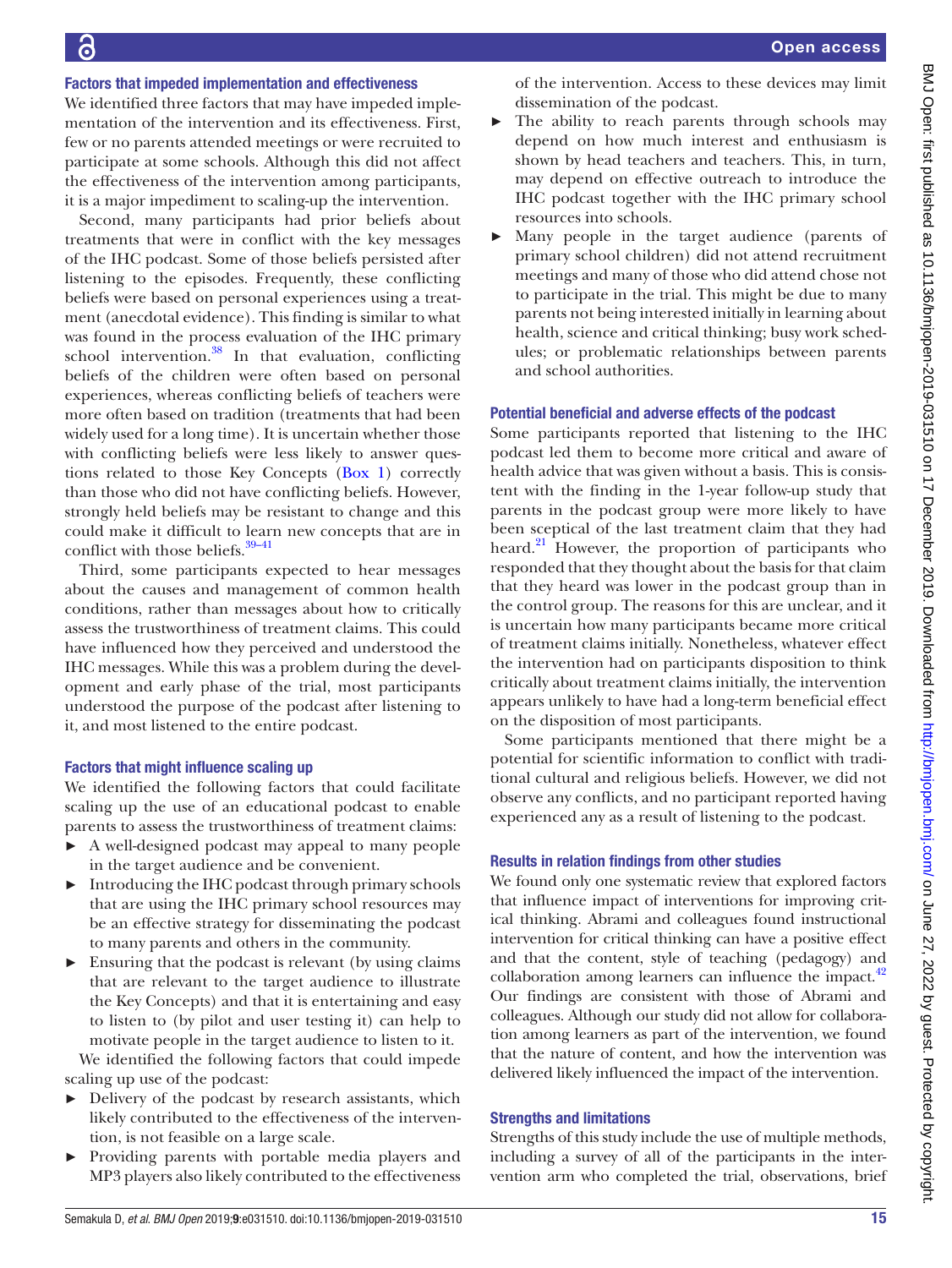interviews, in-depth interviews and focus group discussions. We used the CERQual approach to make explicit judgements about our confidence in each finding [\(table](#page-7-0) 4), and our confidence in most of the findings was moderate or high. We organised those findings in a logic model [\(table](#page-10-0) 5), which helps to explain the initial findings of the trial, as well as potential facilitators and impediments to scaling up use of the podcast.

The largely positive findings reflect the value of the iterative, human-centred design approach that we used to develop the podcast.<sup>17</sup><sup>43</sup> <sup>44</sup> The design of the podcast identified and addressed problems with how people in our target audience experienced earlier versions of the podcast, resulting in a podcast that participants in the trial experienced positively.

An important limitation of this study is that all of the data were collected before the results of the 1-year follow-up study were available. Consequently, we did not ask questions specific to why the ability of participants to think critically about treatment claims decreased substantially after 1year. We used other available data form the nature of the intervention and how it was implemented to explain this observation. A better way would have been to interview participants about skills decay after the analysis of data from the follow-up evaluation.

Another important limitation of this study is that the investigators were responsible for both developing and evaluating the intervention. This could have led us to emphasise participants' positive experiences of the intervention when collecting and analysing the data. In addition, the participants were aware that the lead investigators (DS and AN) were responsible for the intervention itself. Therefore, there may have been a social desirability bias, due to participants providing responses that would be pleasant to the investigators. $45$  We tried to address these biases by publishing the protocol for the process evaluation in advance,<sup>18</sup> critically reviewing our interpretation of the data, facilitating reflection by interviewing the lead investigators and making it clear to the participants that we were evaluating the podcast and not them. Nonetheless, we cannot rule out that our interests as developers of the intervention influenced the findings of this process evaluation.

Our use of the GRADE-CERQual approach to assess our confidence in findings from an individual study rather than findings from a systematic review was novel, but worked reasonably well. However, the fact that we applied the approach to our own data was a limitation. In future assessments, we recommend that external assessors are involved.

### **CONCLUSIONS**

The findings of this process evaluation support the value of the human-centred design approach used to develop the podcast, which contributed to the initial effectiveness of the podcast. However, they do not help to explain the decrease in the effectiveness of the intervention after 1year. Future research should explore factors that may

lead to the decay in the effectiveness of similar interventions over time and strategies to improve retention.

#### Author affiliations

<sup>1</sup> Makerere University College of Health Sciences, Kampala, Uganda <sup>2</sup>Institute of Health and Society, Faculty of Medicine, Universitetet i Oslo, Oslo, Norway

3 Norwegian Institute of Public Health, Oslo, Norway

4 Tropical Institute of Community Health and Development, Kisumu, Kenya 5 East and South, Regional Centre for Child and Youth Mental Health and Child Welfare, Oslo, Norway

Twitter Daniel Semakula [@Dansemakula](https://twitter.com/Dansemakula) and Allen Nsangi [@AllenNsangi](https://twitter.com/AllenNsangi)

Acknowledgements We are grateful to all of the parents who participated in the trial and particularly those who participated in the design and user testing of the intervention, the interviews and focus group discussions. We are also grateful to the research assistants for their observations and participation. We would like to thank Linda Biesty, Patricia Healy and Vanesa Ringle for feedback on a draft of this report. We are grateful for support for this research from the Global Health and Vaccination Research (GLOBVAC) programme of the Research Council of Norway, and to the English National Institute for Health Research for supporting Iain Chalmers and the James Lind Initiative. This work was also partially supported by a Career Development Award from the DELTAS Africa Initiative grant # DEL-15- 011 to THRiVE-2. The DELTAS Africa Initiative is an independent funding scheme of the African Academy of Sciences (AAS)'s Alliance for Accelerating Excellence in Science in Africa (AESA) and supported by the New Partnership for Africa's Development Planning and Coordinating Agency (NEPAD Agency) with funding from the Wellcome Trust grant # 107742/Z/15/Z and the UK government. The views expressed in this publication are those of the author(s) and not necessarily those of AAS, NEPAD Agency, Wellcome Trust or the UK government. We are also grateful to Martin Mutyaba, Esther Nakyejwe, Margaret Nabatanzi, Hilda Mwebaza, Peter Lukwata, Rita Tukahirwa, David simbwa, Adonia Lwanga, Enock Steven Ddamulira and Solomon Segawa for their help with data management; and all the research assistants who helped with data collection and entry. We would also like to thank the Informed Health Choices advisory groups for their support and advice in implementing this project.

Contributors DS is the principal investigator. He drafted the protocol with input from all the other coauthors and was responsible for planning and data collection. DS, AN, AO, AAD, CG, SL, MK, MO, SR, AAD, AF and NS participated in the planning of the study. DS and AN collected the data and led the data analysis; CJR conducted the quantitative data analysis; AO, CG, SL, MK, MO, SR, AAD, AF and NS participated in the analyses, interpretation and organisation of findings. DS wrote the first draft of the manuscript. All of the authors reviewed and commented on earlier drafts and contributed to the final manuscript. All authors reviewed and approved the final version of the manuscript.

Funding This trial was funded by the Research Council of Norway, Project number 220603/H10.

Competing interests DS is a medical doctor, epidemiologist and health services researcher. AN is a social scientist. Having developed the intervention and interviewed participants about it, it is possible that our involvement in both processes might have in some way influenced how we asked questions or our interpretation of the responses. It is not known at this point whether indeed this occurred and the effect this might have on the participants' responses.

Patient and public involvement statement Included within the text of the manuscript

Patient consent for publication Consent for publication of findngs in reports and or presentations was sought as part of the informed consent process for study participation. Additional consent for publication of participant-identifiable material was not required.

Ethics approval Participants who were invited to participate in the process evaluation were informed of the purpose of their participation before written permission was obtained. Participants in the trial consented for both the initial assessment and the 1-year follow-up at the beginning of the study. Only consenting participants were included. The study was approved by Makerere University Institutional Review Board and the Uganda National Council of Science and Technology as part of the Supporting Informed Healthcare Choices in Low-income Countries Project (Grant no. ES498037).